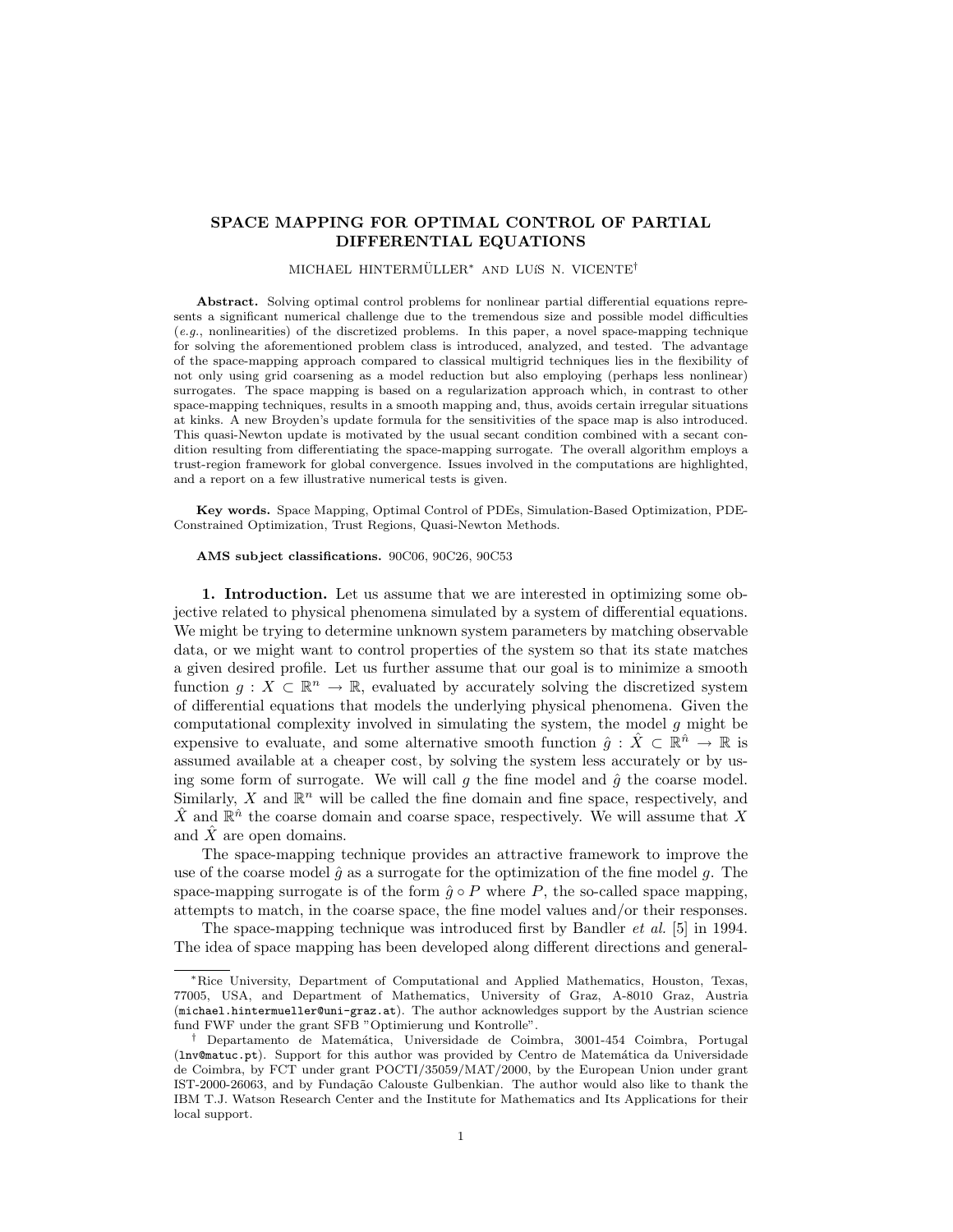ized to a number of contexts. To overcome some of its inherent difficulties, techniques from nonlinear optimization have been incorporated. One of the problems lies in the information necessary to compute the sensitivities (or the Jacobian) of the space mapping which involves, among other things, (possibly expensive) gradient information of the fine model. Bandler *et al.* [6] suggested the use of Broyden's method to construct linear approximations for the space mapping. This space-mapping Broyden's method, also named aggressive space-mapping method, has been then enhanced by Bakr *et al.* [2] with the application of trust regions for globalization. These and other approaches are reviewed in the papers Bakr et al. [3, 4]. See also [13, 26]. The reader is further referred to the special issue on surrogate modeling and space mapping that has been recently edited by Bandler and Madsen [7].

In this paper we are concerned with the application of the space-mapping technique to control problems for partial differential equations (PDEs). The problem under consideration is the following:

$$
\text{minimize } \mathcal{J}(y, u) \quad \text{over } (y, u) \in W \times U,\tag{1.1a}
$$

subject to 
$$
A(y, u)y + C(y, u) = 0
$$
 in  $\Omega$  + boundary conditions, (1.1b)

where  $\mathcal{J}: W \times U \to \mathbb{R}$  is a sufficiently smooth objective functional,  $A(y, u)$  denotes a second order partial differential operator,  $C(y, u)$  is a possibly nonlinear mapping, and  $\Omega$  is a bounded domain in  $\mathbb{R}^n$ . Above W, U are appropriate Hilbert spaces and y is referred to as the state variable. The variable  $u$  is the control variable. We assume that for every  $u \in U$  the state equation in (1.1b) admits a (unique) solution  $y = y(u) \in W$ . Using  $y(u)$  we can consider the reduced problem

$$
\text{minimize } \mathcal{J}_{\text{red}}(u) = \mathcal{J}(y(u), u) \quad \text{over } u \in U \tag{1.2}
$$

instead of (1.1).

One instance of the model problem (1.1) is given by

minimize 
$$
\frac{1}{2} ||y - y_d||^2_{L^2(\Omega)} + \frac{\delta}{2} ||u||^2_{L^2(\Omega)}
$$
 over  $(y, u) \in H_0^1(\Omega) \times L^2(\Omega)$ ,  
subject to  $-\Delta y + f(y) = u$  in  $\Omega = (0, 1)^2$ ,

where  $y_d \in L^2(\Omega)$ ,  $\delta > 0$  is fixed, and f denotes a sufficiently smooth function; see, e.g., [18, 19]. Obviously, we have  $A(y, u) = -\Delta$  and  $C(y, u) = f(y) - u$ . Here,  $H_0^1(\Omega)$ and  $L^2(\Omega)$  denote Sobolev and Lebesgue spaces; see, e.g., [12].

Output least squares formulations of parameter identification problems are further instances of the general model problem (1.1). In this case, one aims at determining a quantity  $u$ , which is not directly accessible to measurements, by fitting the measured data  $y_d$ . Frequently, the relation between u and y can be described by a semilinear elliptic PDE:

$$
-\operatorname{div}(e(u)\nabla y) + C(y, u) = 0 \text{ in } \Omega, \quad y \in H_0^1(\Omega).
$$

Hence,  $A(y, u)y = -\text{div}(e(u)\nabla y)$ , where e is a possibly nonlinear mapping.

In [21, 22, 24] a multigrid approach (algorithm MG/OPT) to discretizations of minimization problems of type  $(1.1)$  is considered. In a two grid approach, the algorithm combines a prescribed number of iterations of a minimization algorithm on the fine grid with high accuracy solves of a slightly modified problem on the coarse grid. Prolongation and restriction operators achieve the transport of coarse grid solutions to the fine grid and *vice versa*. Our space-mapping approach, however, allows more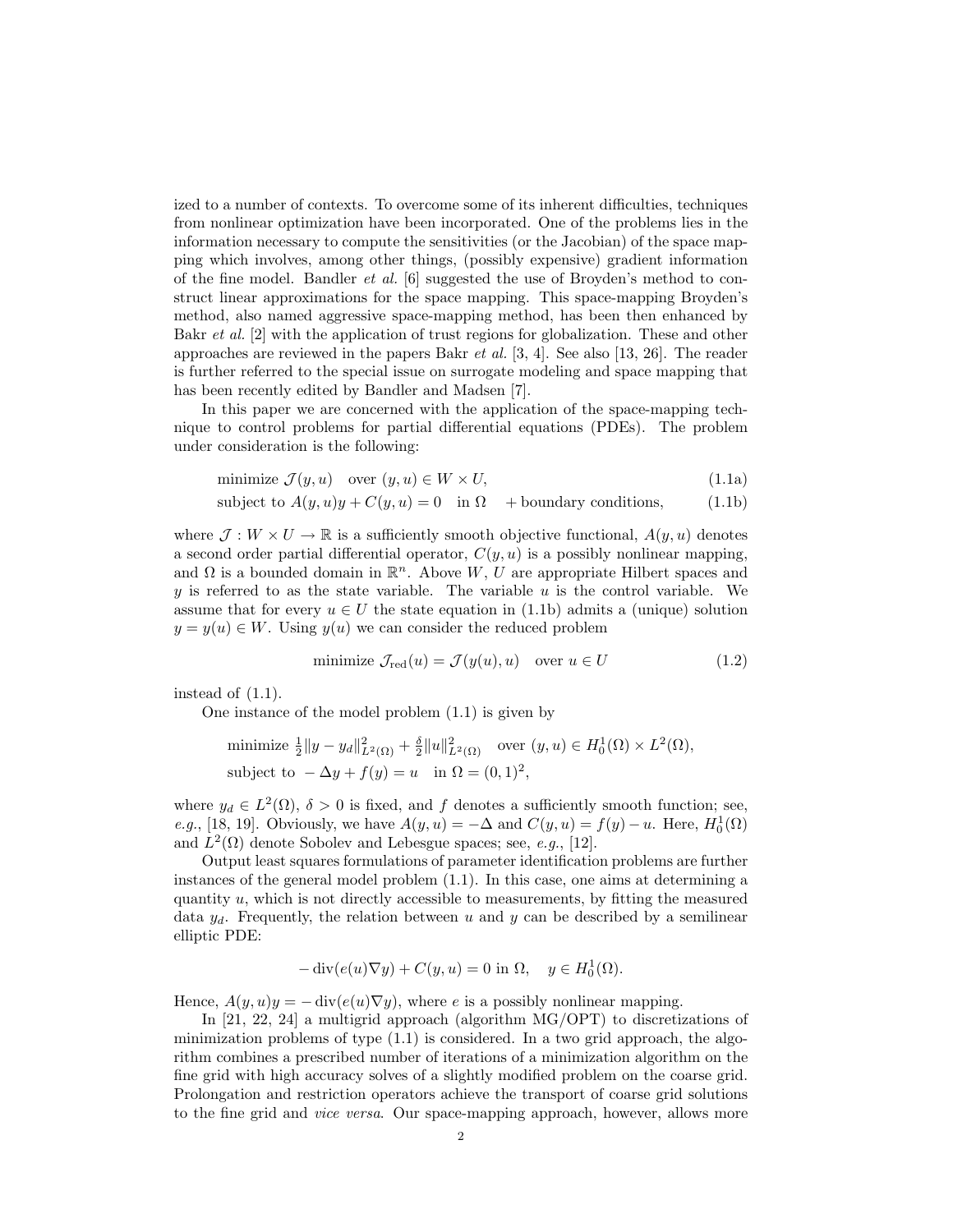flexibility in the sense that we may not only consider a coarse grid discretization of the underlying optimization problem, but we can also use a surrogate model which is even simpler to solve than the discretized problem on the coarse grid. This is of particular importance in cases where the coarse grid approximation is still difficult to handle due to, e.g., problematic nonlinearities and/or model complexities. Also, the surrogate idea applies without grid coarsening. In fact, we may want to replace a difficult problem by an approximating simpler one on the same (fine) grid. In addition, the trust-region based approach that we use is globally convergent in the general nonconvex case while  $MG/OPT$ , as outlined in [21, 22, 24], requires convexification to enforce descent. However, let us point out that in this paper we are primarily interested in the above mentioned flexibility of space mapping of combining different models on different levels to obtain good approximations of fine model solutions quickly (when compared to, e.g., multigrid techniques), rather than in designing a new fast fine model solver. As it appears (see the discussion at the end of example 2 in section 8), for the problem class considered here, the space-mapping technique exhibits the potential to be at the core of a fast and flexible fine model solver. This, however, requires a different algorithmic framework than the one introduced in the present paper and will be reported elsewhere.

The outline of the paper is as follows. In section 2 we introduce a new smooth space-mapping technique. The key idea is to utilize regularization techniques of Tikhonov-type. This approach is a remedy to problematic nondifferentiabilities and nonuniquenesses in space mapping. The motivation of our approach and its practical appearance differ significantly from the norm-penalization technique in [6]. Section 3 gives a comparison between a nonsmooth space mapping previously suggested by Vicente [27] and the smoothed one introduced in this paper. In section 4 the spacemapping algorithm of Bandler *et al.* [2, 6] is outlined in our space-mapping context. It is based on a Broyden-type approximation of the sensitivities of the space mapping and on a trust-region type globalization. The focus of section 5 is on a new Broyden's update reflecting the approximation requirements induced by the sensitivities of the space mapping and by its use in the gradient of the space-mapping surrogate. The application of our new space-mapping approach to optimal control problems governed by partial differential equations is the core of section 6. In section 7 we consider computational aspects with respect to coarse and fine model derivatives. A report on numerical test runs including a comparison with nonlinear multigrid methods is given in section 8. We end this paper with some conclusions and prospects of future work.

Notation: Throughout we use  $D_f$  for the Jacobian matrix of a function  $f : \mathbb{R}^n \to$  $\mathbb{R}^m$ . As usual,  $\nabla$  denotes the gradient operator. In the case where  $m = 1$ , we have  $D_f(x)^\top = \nabla f(x)$ . The partial derivatives of f w.r.t.  $x_i$  are denoted by  $f_{x_i}(x)$  or  $\nabla_{x_i} f(x)$ , where the latter notation is typically used if  $f : \mathbb{R}^n \to \mathbb{R}$ .

2. A new smooth space mapping. We introduce in this paper a new definition of space mapping  $P: X \to \hat{X}$  as follows:

$$
P(x) = \operatorname{argmin}\left\{ \frac{\alpha}{2} ||\hat{r}(\hat{x}) - r(x)||_{M}^{2} + \frac{1}{2} [\hat{g}(\hat{x}) - g(x)]^{2} \mid \hat{x} \in \hat{X} \right\},
$$
 (2.1)

where  $\alpha > 0$  is a smoothing parameter whose role will become clear later. We assume that the argmin operator returns a single minimizer, in other words, that  $P$  is a point-to-point mapping. Here r and  $\hat{r}$  are some operators that map X and  $\hat{X}$  into some common space  $\mathbb{R}^p$  where the values of fine and coarse variables can be compared against each other. An illustration of r and  $\hat{r}$  is given in section 6. In the definition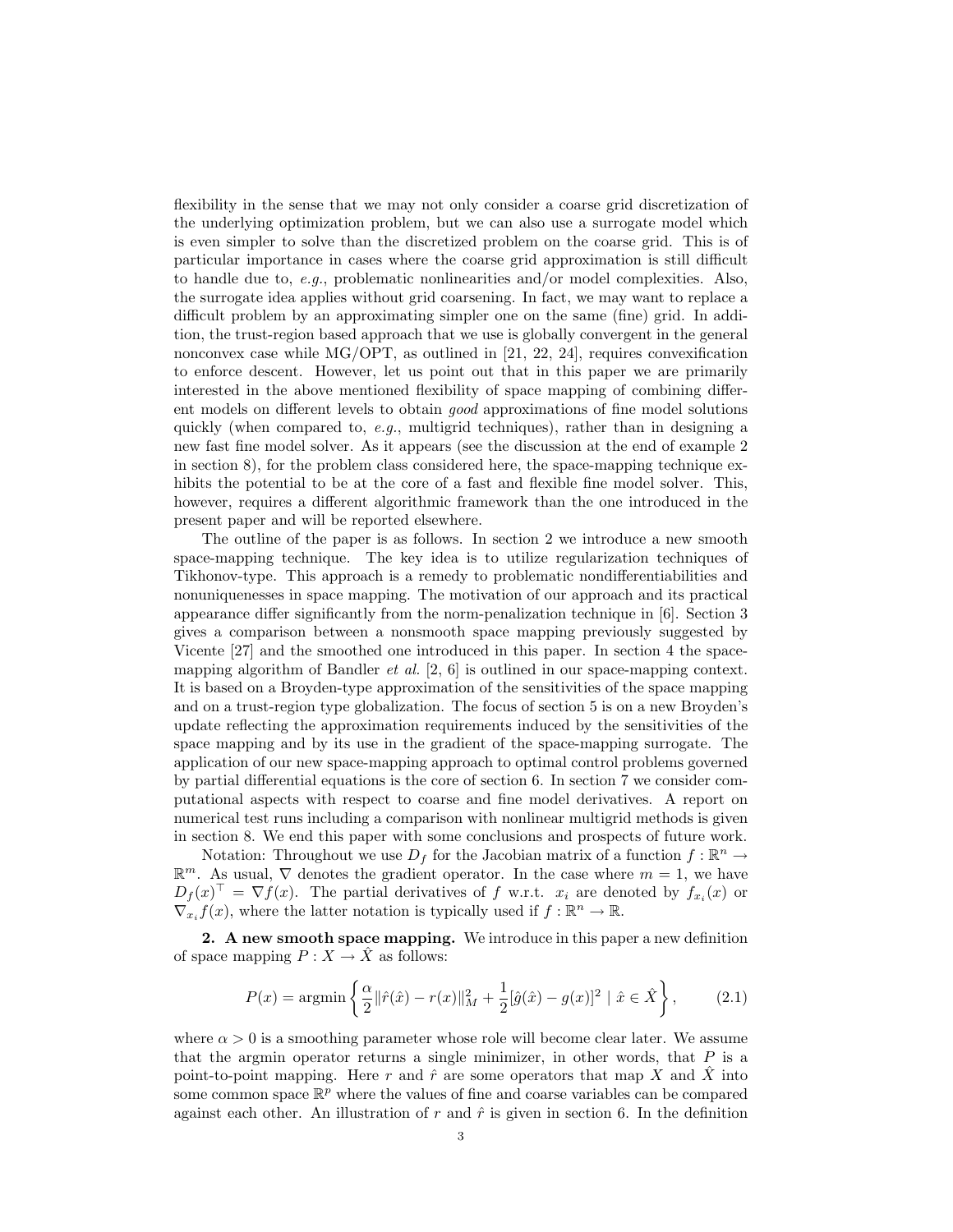of the space mapping, M is a  $p \times p$  symmetric positive definite matrix and  $\|\cdot\|_M$  is the ellipsoidal norm defined by  $||z||_M = ||M^{\frac{1}{2}}z||_2$ .

The space mapping P defines a surrogate  $g_P = \hat{g} \circ P$  for the fine model g. One of the aims of space mapping is to minimize the surrogate  $g_P$  instead of minimizing g, i.e., an approximate solution to

$$
minimize g(x) \quad over \ x \in X
$$

is obtained by solving

minimize 
$$
g_P(x) = (\hat{g} \circ P)(x) = \hat{g}(P(x))
$$
 over  $x \in X$ .

The effect of the smoothing parameter  $\alpha$  becomes clearer by taking a close look at the first order necessary conditions of problem (2.1):

$$
\alpha D_{\hat{r}}^{\top}(\hat{x}) M(\hat{r}(\hat{x}) - r(x)) + [\hat{g}(\hat{x}) - g(x)] \nabla \hat{g}(\hat{x}) = 0, \qquad (2.2)
$$

with  $\hat{x} = P(x)$ . Now, we differentiate (2.2) with respect to x:

$$
\alpha D_{\hat{r}}(\hat{x})^{\top} M (D_{\hat{r}}(\hat{x}) D_P(x) - D_r(x)) + \alpha D_{\hat{r}}^2(\hat{x}; M(\hat{r}(\hat{x}) - r(x))) D_P(x) +
$$
  

$$
\nabla \hat{g}(\hat{x}) (\nabla \hat{g}(\hat{x})^{\top} D_P(x) - \nabla g(x)^{\top}) + [\hat{g}(\hat{x}) - g(x)] \nabla^2 \hat{g}(\hat{x}) D_P(x) = 0,
$$

where  $D^2_{\hat{r}}(\hat{x}; z)$  is the derivative of  $D_{\hat{r}}(\hat{x})z$  with respect to  $\hat{x}$ . So, one obtains

$$
G(x)D_P(x) = \alpha D_{\hat{r}}(\hat{x})^{\top} M D_r(x) + \nabla \hat{g}(\hat{x}) \nabla g(x)^{\top},
$$

where

$$
G(x) = \alpha \Big( D_{\hat{r}}(\hat{x})^{\top} M D_{\hat{r}}(\hat{x}) + D_{\hat{r}}^2(\hat{x}; M(\hat{r}(\hat{x}) - r(x))) \Big) +
$$
  

$$
[\hat{g}(\hat{x}) - g(x)] \nabla^2 \hat{g}(\hat{x}) + \nabla \hat{g}(\hat{x}) \nabla \hat{g}(\hat{x})^{\top},
$$

with  $\hat{x} = P(x)$ . The following theorem summarizes the basic smoothness properties of the surrogate  $q_P = \hat{q} \circ P$ .

THEOREM 2.1. Let  $g$ ,  $\hat{g}$ ,  $r$ , and  $\hat{r}$  be continuously differentiable functions in their domains. Assume that  $P$  is a well-defined point-to-point mapping from  $X$  to  $X$ .

- 1. Then  $g_P$  is regular in X (i.e.,  $g_P$  has one-sided directional derivatives in X).
- 2. In addition, let  $\hat{q}$  and  $\hat{r}$  be twice continuously differentiable in X. If  $\alpha$  is such that  $G(x)$  is uniformly nonsingular in X, then  $g_P$  is continuously differentiable in X.

Proof. The fact stated in (1) comes directly from the properties of marginal or value functions (see, e.g., [25]). The proof of (2) lies in the informal derivation given before the theorem.  $\Box$ 

We point out that in practical applications, due to the existence of several local minima,  $(2.1)$  may not yield a point-to-point mapping P. In this case, one can employ additional selection criteria such as picking the local minimizer of (2.1) with least norm or closest to some reference value to get a single valued P.

3. Comparing smooth and nonsmooth approaches. Let us further study the smoothing effect of  $\alpha > 0$  by comparing our new approach to the approach introduced by Vicente [27], where the space mapping  $\overline{P}$  is defined as

$$
\bar{P}(x) = \operatorname{argmin} \left\{ \frac{1}{2} [\hat{g}(\hat{\bar{x}}) - g(x)]^2 \mid \hat{\bar{x}} \in \hat{X} \right\}
$$
\n(3.1)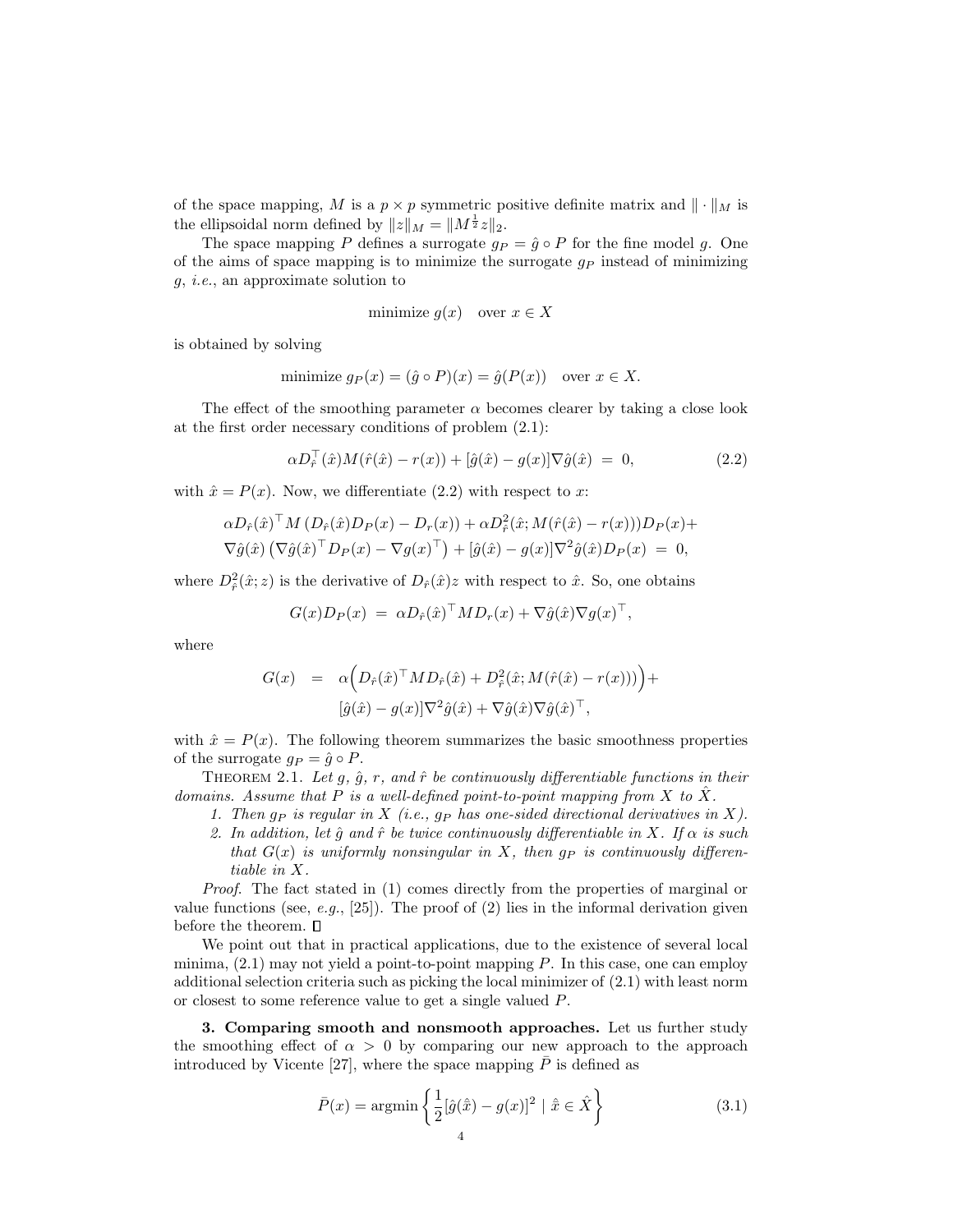if  $S(x) = {\hat{x} \in \hat{X} \mid \hat{g}(\hat{x}) = g(x)}$  is empty, and as

$$
\bar{P}(x) = \operatorname{argmin} \left\{ \frac{1}{2} ||\hat{x} - x||_2^2 \quad \text{s.t.} \quad \hat{g}(\hat{\bar{x}}) = g(x) \mid \hat{\bar{x}} \in \hat{X} \right\}
$$
(3.2)

if  $S(x)$  is nonempty. In this setting it is considered that  $n = \hat{n} = p$  and that r and  $\hat{r}$ are the identity operators. It is proved in [27] that if g and  $\hat{g}$  are continuously differentiable functions and if  $\bar{P}$  is point-to-point then  $g_{\bar{P}} = \hat{g} \circ \bar{P}$  is a regular function, *i.e.*, a function that has one-sided directional derivatives. The first order necessary conditions for (3.2) imply, under the constraint qualification  $\nabla \hat{q}(\bar{P}(x)) \neq 0$ , the existence of a Lagrange multiplier  $\lambda(x)$  such that

$$
\hat{\bar{x}} - x + \lambda(x)\nabla\hat{g}(\hat{\bar{x}}) = 0, \tag{3.3}
$$

with  $\hat{\bar{x}} = \bar{P}(x)$ . Nondifferentiability can only occur on the boundary of the set  ${x \mid S(x) \neq \emptyset}$ . When approaching the boundary of  ${x \mid S(x) \neq \emptyset}$  from its interior, a kink occurs when  $\nabla \hat{g}(\overline{P}(x))$  is approaching zero and  $\overline{P}(x)$  is not becoming close to x; in these situations  $|\lambda(x)|$  tends to  $+\infty$ .

The analog of (2.1) in the setting considered in this section would be

$$
P(x) = \operatorname{argmin} \left\{ \frac{\alpha}{2} ||\hat{x} - x||_2^2 + \frac{1}{2} [\hat{g}(\hat{x}) - g(x)]^2 \mid \hat{x} \in \hat{X} \right\}.
$$
 (3.4)

A variation of this definition has been independently analyzed in [26]. In this case  $G(x)$  would reduce to

$$
G(x) = \alpha I + [\hat{g}(\hat{x}) - g(x)]\nabla^2 \hat{g}(\hat{x}) + \nabla \hat{g}(\hat{x})\nabla \hat{g}(\hat{x})^\top,
$$

with  $\hat{x} = P(x)$ . The smoothing role of  $\alpha$  becomes more evident in this context. Moreover, condition (2.2) in the simpler case (3.4) reduces to

$$
\alpha(\hat{x} - x) + [\hat{g}(\hat{x}) - g(x)]\nabla \hat{g}(\hat{x}) = 0, \qquad (3.5)
$$

with  $\hat{x} = P(x)$ .

By comparing (3.3) and (3.5) and assuming that  $\hat{x} = P(x)$  and  $\nabla \hat{g}(P(x))$  are relatively close to  $\hat{\bar{x}} = \bar{P}(x)$  and  $\nabla \hat{g}(\bar{P}(x))$ , respectively, we can gain some insight into the appropriate size for  $\alpha$ :

$$
\alpha\lambda(x) \approx \hat{g}(\hat{x}) - g(x).
$$

In figure 3.1 a simple model example is displayed. The fine and coarse models are  $g(x) = x^2$  and  $\hat{g}(\hat{x}) = (\hat{x} - 1)^2 + 1$ , respectively. The upper left plot shows the fine and coarse models together with the surrogate  $\hat{g} \circ \overline{P}$ , where  $\overline{P}$  is given by (3.1)-(3.2). In the upper right plot the new smooth surrogate is displayed in dashed lines. The third plot focuses on the behavior near the critical kink at  $x = 1$ . From the above relation between  $\lambda(x)$  and  $\hat{g}(\hat{x}) - g(x)$  and the structure of (3.4) we infer that the smaller  $\alpha$  becomes the closer the smooth and nonsmooth surrogates are

4. Aggressive space-mapping method. As we have shown in section 2, the computation of the sensitivities  $D_P(x)$  requires first and second order derivative information of the coarse model and, more importantly, first order derivatives of the fine model. Requiring the gradient of the fine model can pose problems in many practical situations where the evaluation of the fine model is itself very expensive. To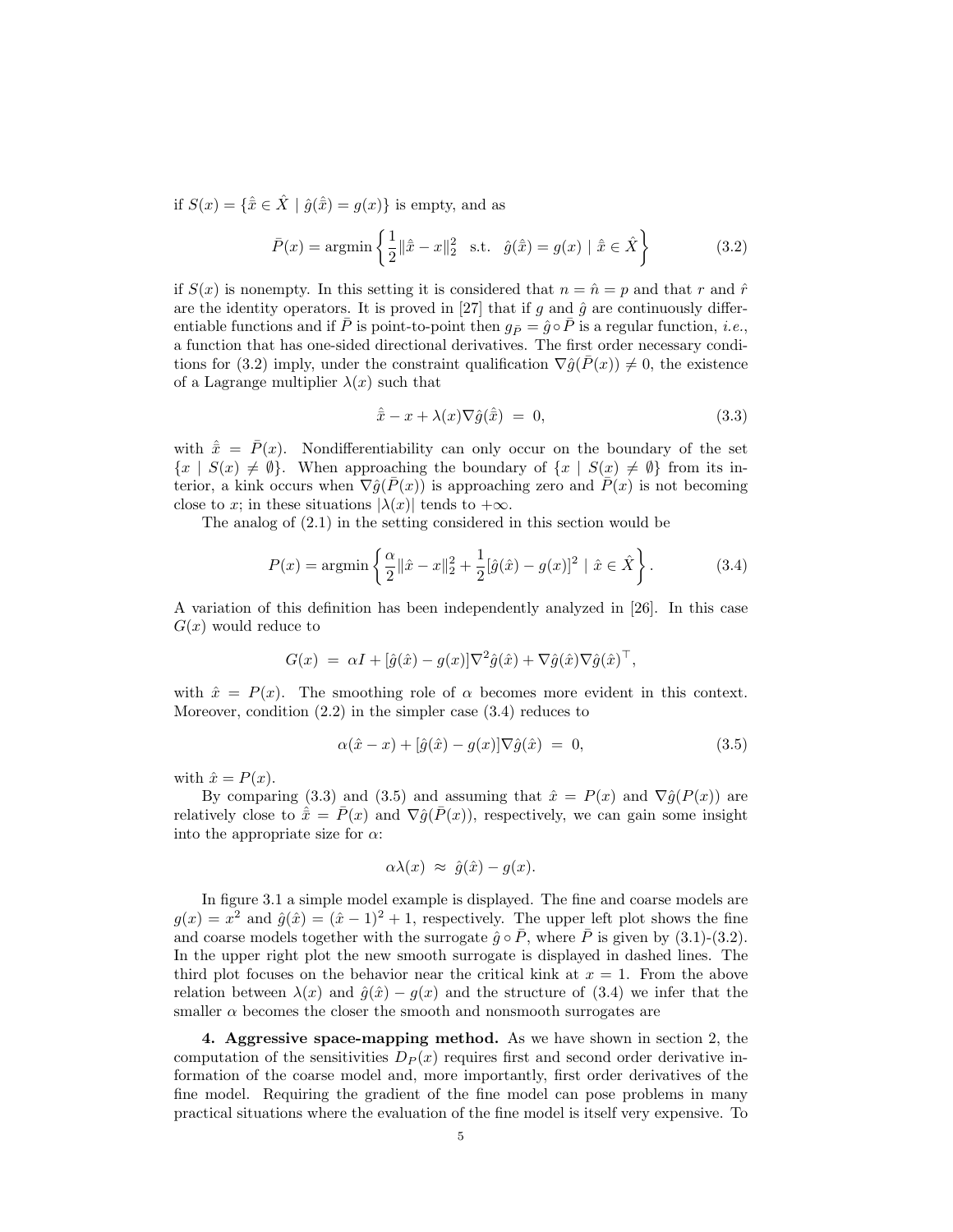

Fig. 3.1. Comparison between the nonsmooth surrogate [27] and the new smooth surrogate

overcome this difficulty Bandler et al. [6] introduced a Broyden's approach to space mapping, later globalized by Bakr  $et$  al.  $[2]$  with the help of the trust-region technique. This aggressive space-mapping method using trust regions is described next for the space-mapping definition (2.1).

The derivative  $D_P(x)$  appears both in the formula for the gradient of  $g_P$  given by

$$
\nabla g_P(x) = D_P(x)^\top \nabla \hat{g}(\hat{x}) \quad \text{with } \hat{x} = P(x), \tag{4.1}
$$

and in the local linearization of P at x, along the increment  $\Delta x$ , of the form

$$
P(x + \Delta x) \approx P(x) + D_P(x)\Delta x.
$$
 (4.2)

The Broyden's updating formula provides a matrix  $B$  which can be used to replace  $D_P(x)$  in both (4.1) and (4.2).

ALGORITHM 4.1. Aggressive space-mapping method Choose  $x_0 \in \mathbb{R}^n$ ,  $\Delta_0 > 0$ ,  $B_0 \in \mathbb{R}^{\hat{n} \times n}$ , and  $\gamma_1, \eta_1 \in (0, 1)$ .

0. Compute  $P(x_0)$  by solving (2.1) with  $x = x_0$ .

For  $k = 0, 1, 2, ...$ 

1. Compute an approximated solution  $\Delta x_k$  for the trust-region subproblem

minimize 
$$
\hat{g}(P(x_k) + B_k \Delta x)
$$
 subject to  $\|\Delta x\| \leq \Delta_k$ ,

over  $\Delta x \in \mathbb{R}^n$ .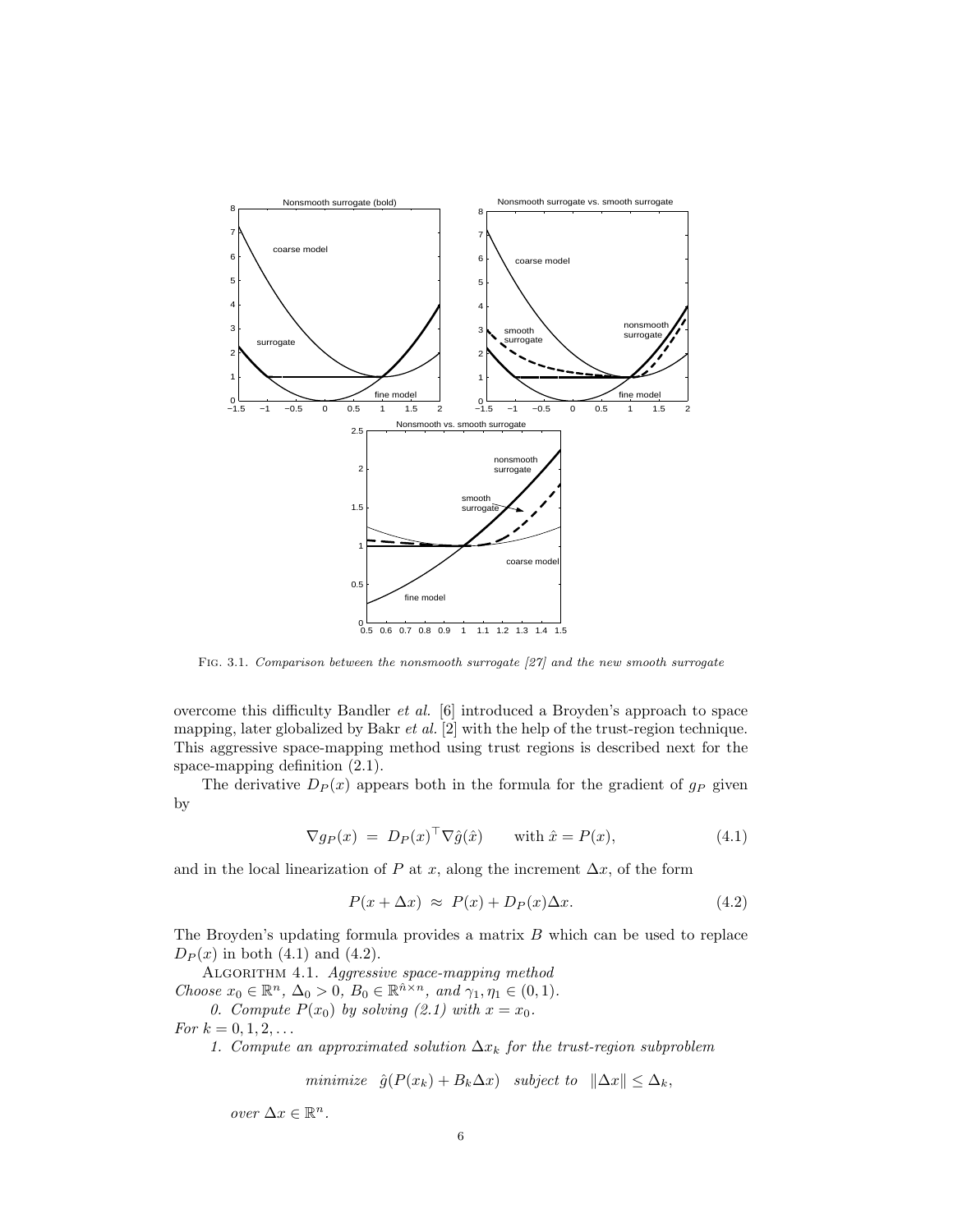- 2. Compute  $P(x_k + \Delta x_k)$  by solving (2.1) with  $x = x_k + \Delta x_k$ .
- 3. Compute the ratio between actual and predicted reductions:

$$
\rho_k = \frac{\text{ared}(x_k, \Delta x_k)}{\text{pred}(x_k, \Delta x_k)} = \frac{\hat{g}(P(x_k)) - \hat{g}(P(x_k + \Delta x_k))}{\hat{g}(P(x_k)) - \hat{g}(P(x_k) + B_k \Delta x_k)}.
$$

4. If  $\rho_k \geq \eta_1$  then  $x_{k+1} = x_k + \Delta x_k$  and  $\Delta_{k+1}$  is chosen so that  $\Delta_{k+1} \geq \Delta_k$ . In this case, update  $B_{k+1}$  using Broyden's formula

$$
B_{k+1} = B_k + \frac{\Delta P_k - B_k \Delta x_k}{\|\Delta x_k\|_2^2} \Delta x_k^{\top},
$$
\n(4.3)

where  $\Delta P_k = P(x_k + \Delta x_k) - P(x_k)$ .

5. If  $\rho_k < \eta_1$  then  $x_{k+1} = x_k$  and  $\Delta_{k+1} = \gamma_1 \Delta_k$ . Keep  $B_{k+1} = B_k$ . end

The initial value for B can be given by the classical choice  $B_0 = I$  if  $\hat{n} = n$ . In section 6 we will introduce an appropriate choice for  $B_0$  in a problem context where  $\hat{n} \neq n$ . The choice of  $\Delta_0$  is discussed in [11].

The norm used to define the trust region can be chosen according to practical considerations, but it is typically either the  $\ell_2$  or the  $\ell_{\infty}$  norm. The mechanism given in steps 4-5 to update the trust radius is quite elementary but it suffices to prove global convergence of trust-region algorithms. More sophisticated strategies can be found in [11].

The global convergence analysis is described in the next theorem, for which the classical theory of trust regions provides a proof (see [11, Section 8.4] and the references therein). It is not our goal to investigate this subject further but only to list the ingredients necessary for global convergence.

THEOREM 4.1. Let  $g_P$  be a continuously differentiable function with uniformly continuous gradient in X and bounded below on  $L(x_0) = \{x \in X \mid g_P(x) \leq g_P(x_0)\}.$ Consider a sequence  $\{x_k\}$  generated by a trust-region method of the form of algorithm 4.1, where the step  $\Delta x_k$  provides a fraction of the Cauchy decrease [11, section 6.3] and the Hessian used in the trust-region model  $\hat{g}(P(x_k) + B_k\Delta x)$  is uniformly bounded. Finally, let  $B_k$  satisfy Carter's condition ([10] and [11, section 8.4.1]) for all k:

$$
\frac{\|\nabla g_P(x_k) - B_k^\top \nabla \hat{g}(P(x_k))\|}{\|B_k^\top \nabla \hat{g}(P(x_k))\|} \le \frac{\kappa_{mdc}(1-\eta_1)}{2},\tag{4.4}
$$

where  $\kappa_{mdc} \in (0,1)$  is the fraction of the Cauchy decrease achieved by the step  $\Delta x_k$ . Then

$$
\lim_{k \to +\infty} \|\nabla g_P(x_k)\| = 0.
$$

We remark that the use of the exact sensitivities of  $P$ , in other words the use of  $B_k = D_P(x_k)$ , trivially satisfies (4.4).

Finally, for a practical implementation of Algorithm 4.1 a stopping rule has to be implemented. A possible choice is to terminate the method as soon as

$$
\|\nabla g_P(x_k)\| \le \epsilon_{\text{rel}} \|\nabla g_P(x_0)\| + \epsilon_{\text{abs}},
$$

where  $\epsilon_{\text{abs}} \leq \epsilon_{\text{rel}} \ll 1$  with  $\epsilon_{\text{abs}}$  a suitable small positive constant. For further safeguards and additional numerical considerations in the context of trust-region methods we refer to [11].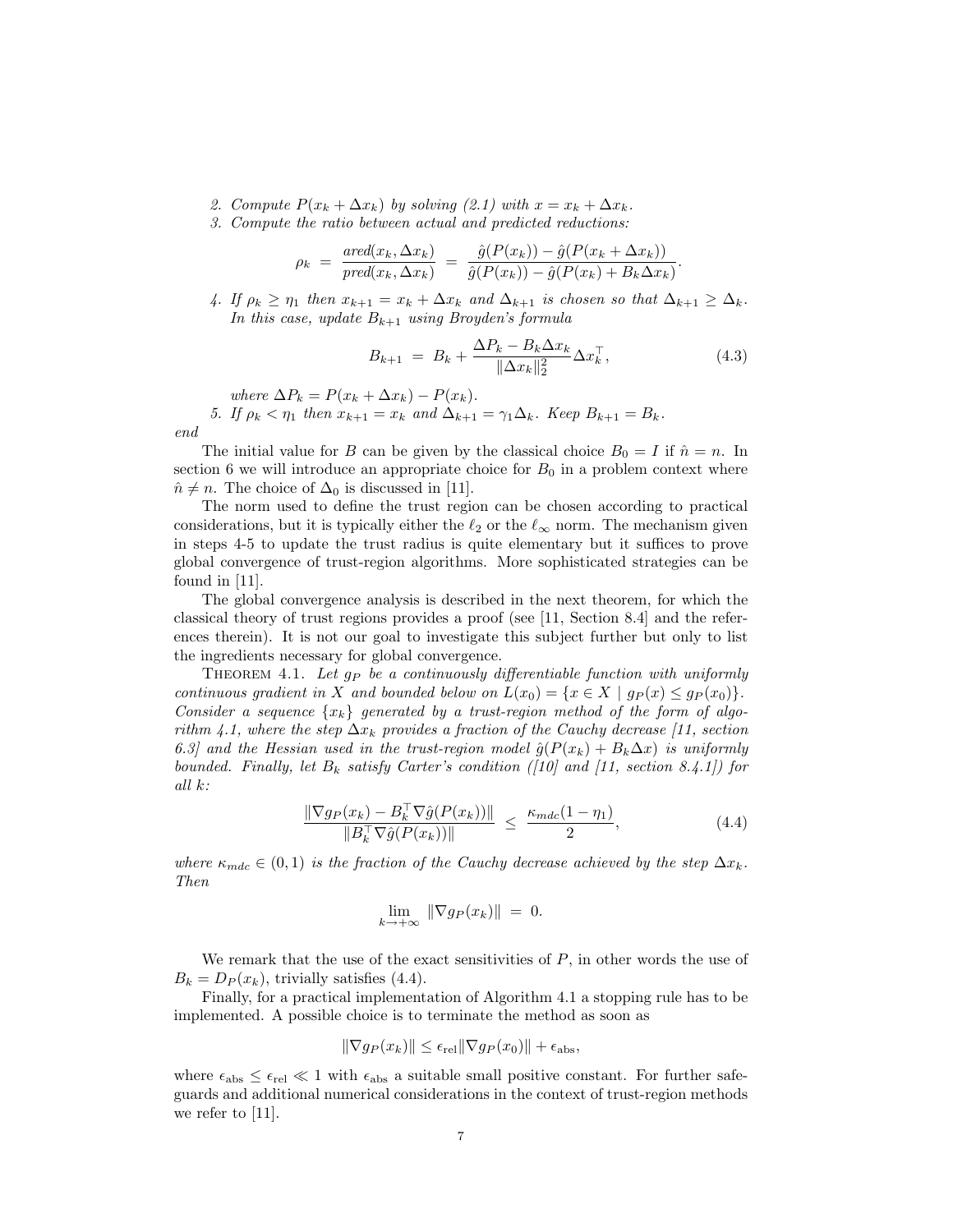5. A new Broyden's update for the aggressive space-mapping method. The Broyden's update (4.3) is the good Broyden's update for solving systems of nonlinear equations [14]. However, the goal in space mapping is not to solve the system  $P(x) = 0$ , but rather to exploit the minimization of the surrogate  $q_P = \hat{q} \circ P$ . Note that the derivative  $D_P(x)$  appears in the formula for the gradient of  $g_P$  given in (4.1) Our goal is to modify Broyden's formula to better reflect the use of  $D<sub>P</sub>(x)$  in the formula for  $\nabla g_P(x)$ .

The good Broyden's formula is a rank one update  $B$  of  $B_k$  that satisfies the secant's equation

$$
B\Delta x_k = \Delta P_k \tag{5.1}
$$

The matrix B replaces the role of  $D_P(x_k)$  in

$$
P(x_k) + D_P(x_k) \Delta x_k \approx P(x_k + \Delta x_k).
$$

Now, we also want to use B to approximate the role of  $D_P(x_k)$  in (4.1), from iteration  $k$  to  $k + 1$ :

$$
\hat{g}(P(x_k)) + (D_P(x_k)^{\top} \nabla \hat{g}(P(x_k)))^{\top} \Delta x_k \approx \hat{g}(P(x_k + \Delta x_k)).
$$

This motivation leads to the new secant's condition

$$
\nabla \hat{g}_k^\top B \Delta x_k = \Delta \hat{g}_k,\tag{5.2}
$$

where  $\nabla \hat{g}_k = \nabla \hat{g}(P(x_k))$  and  $\Delta \hat{g}_k = \hat{g}(P(x_k + \Delta x_k)) - \hat{g}(P(x_k))$ . The simultaneous satisfaction of  $(5.1)$  and  $(5.2)$  is possible only if

$$
\nabla \hat{g}_k^\top \Delta P_k = \Delta \hat{g}_k,
$$

a condition that would in turn reflect

$$
\nabla \hat{g}(P(x_k))^{\top} (P(x_k + \Delta x_k) - P(x_k)) = \hat{g}(P(x_k + \Delta x_k)) - \hat{g}(P(x_k)).
$$
 (5.3)

It is unlikely that  $(5.3)$  is strictly satisfied, and therefore unreasonable to compute B based on the simultaneous satisfaction of (5.1) and (5.2).

A way to circumvent this problem is to relax  $(5.1)$ , by determining B as the optimal solution of

minimize 
$$
\frac{1}{2} ||B\Delta x_k - \Delta P_k||_2^2
$$
 subject to  $\nabla \hat{g}_k^\top B \Delta x_k = \Delta \hat{g}_k$  (5.4)

over  $B \in \mathbb{R}^{\hat{n} \times n}$ . The following proposition gives a characterization of the optimal solution of problem (5.4).

PROPOSITION 5.1. Let  $\Delta x_k$  and  $\nabla \hat{g}_k$  be nonzero vectors. The optimal solution  $B^*$  of  $(5.4)$  satisfies

$$
B^*\Delta x_k - \Delta P_k = \frac{\Delta \hat{g}_k - \nabla \hat{g}_k^\top \Delta P_k}{\|\nabla \hat{g}_k\|_2^2} \nabla \hat{g}_k.
$$

Proof. Let us rewrite problem (5.4) as

minimize 
$$
\frac{1}{2} ||V_k v - \Delta P_k||_2^2
$$
 subject to  $\nabla \hat{g}_k^\top V_k v = \Delta \hat{g}_k$  (5.5)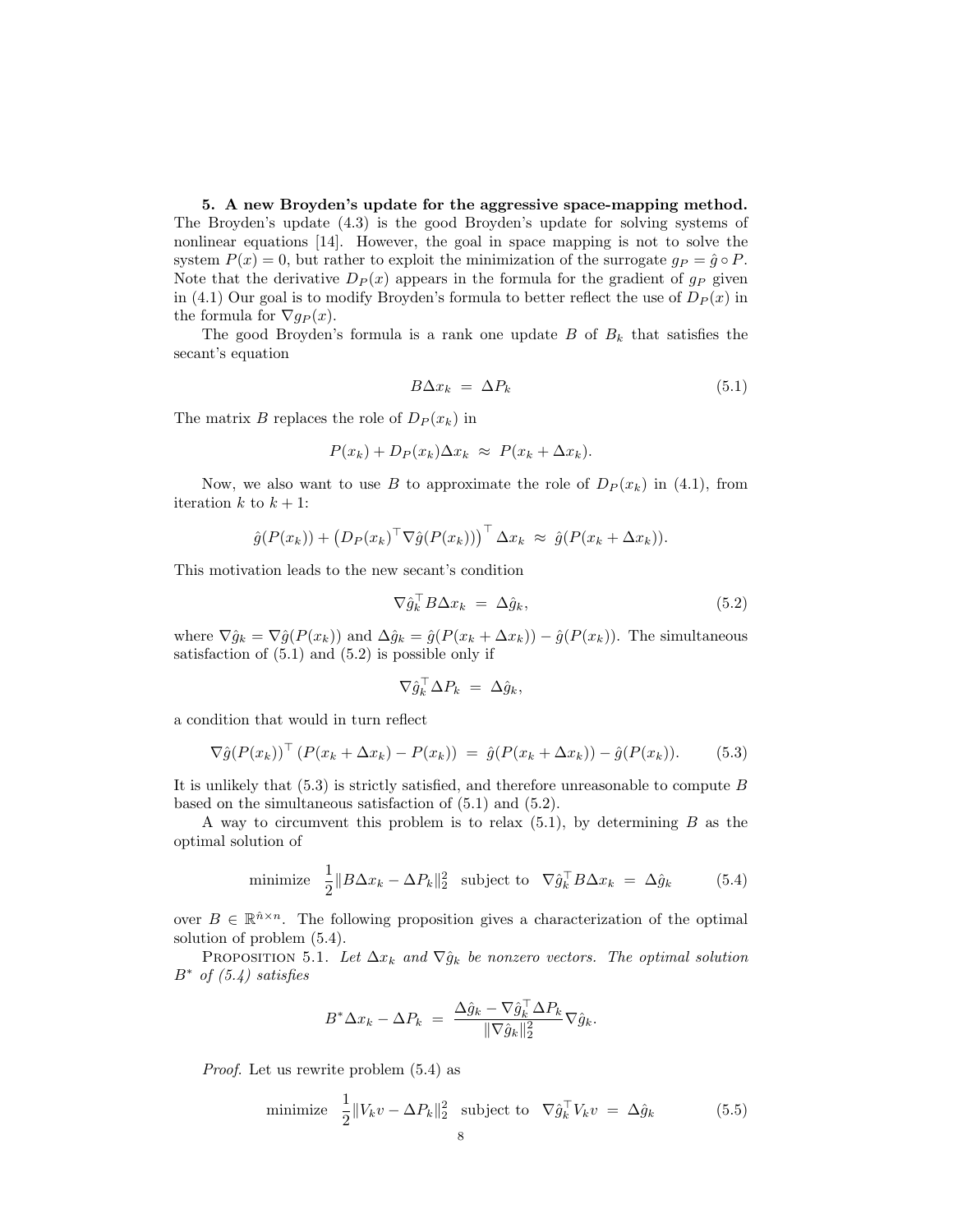over  $v \in \mathbb{R}^{\hat{n}n}$ , with the help of the change of variables  $v_{(i-1)n+j} = B_{ij}, i = 1, \ldots, \hat{n}$ ,  $j = 1, \ldots, n$ . The rows of the  $\hat{n} \times \hat{n}n$  matrix  $V_k$  are composed by the elements of  $\Delta x_k$ and by  $(\hat{n} - 1)n$  zeros. The matrix  $V_k$  has full row rank because  $\Delta x_k \neq 0$ .

¿From the assumptions on  $\Delta x_k$  and  $\nabla \hat{g}_k$  we know that  $V_k^{\top} \nabla \hat{g}_k \neq 0$ . The first order necessary conditions for (5.5) can then be stated by assuming the existence of a Lagrange multiplier  $\lambda_k$  such that

$$
V_k^\top V_k v - V_k^\top \Delta P_k + \lambda_k V_k^\top \nabla \hat{g}_k = 0.
$$

Since  $V_k^{\top}$  has full column rank, we obtain

$$
V_k v - \Delta P_k + \lambda_k \nabla \hat{g}_k = 0. \qquad (5.6)
$$

By multiplying this equation on the left by  $\nabla \hat{g}_k^{\top}$  and using the problem's constraint in (5.5), we get

$$
\Delta \hat{g}_k - \nabla \hat{g}_k^{\top} \Delta P_k + \lambda_k \|\nabla \hat{g}_k\|_2^2 = 0. \tag{5.7}
$$

Thus, (5.6) and (5.7) together imply

$$
V_k v - \Delta P_k = \frac{\Delta \hat{g}_k - \nabla \hat{g}_k^\top \Delta P_k}{\|\nabla \hat{g}_k\|_2^2} \nabla \hat{g}_k.
$$

The proof is completed by returning to the formulation  $(5.4)$ .  $\Box$ 

Proposition 5.1 suggests a perturbation for the right-hand side of the secant's equation (5.1):

$$
B\Delta x_k = \Delta P_k + \frac{\Delta \hat{g}_k - \nabla \hat{g}_k^\top \Delta P_k}{\|\nabla \hat{g}_k\|_2^2} \nabla \hat{g}_k.
$$

For numerical purposes it might be advantageous to reduce the size of the new term that is added to  $\Delta P_k$ :

$$
\widetilde{\Delta P_k} = \Delta P_k + \sigma_k \frac{\Delta \hat{g}_k - \nabla \hat{g}_k^\top \Delta P_k}{\|\nabla \hat{g}_k\|_2^2} \nabla \hat{g}_k, \tag{5.8}
$$

with  $\sigma_k \in (0,1]$ , depending on the impact that  $\hat{g}$  has in the definition of the space mapping P. The new Broyden's update is therefore given by

$$
B_{k+1} = B_k + \frac{\widetilde{\Delta P_k} - B_k \Delta x_k}{\|\Delta x_k\|_2^2} \Delta x_k^{\top}.
$$

Notice that if we allow  $\sigma_k = 0$  in (5.8), then the new Broyden's update becomes the classical Broyden's update as discussed, e.g., in [14]. In section 8 we will see that, for appropriate choices of  $\sigma_k \in (0,1)$ , the new Broyden's update leads to better numerical results than the classical one for an instance problem of optimal control of PDEs.

6. Application of the space-mapping method for optimal control of PDEs. In this section, we apply the space-mapping approach introduced in section 2 to the reduced problem (1.2). Let h and H with  $H \ge h$  denote mesh sizes of discretizations of (1.2) yielding the fine model space  $U_h = \mathbb{R}^{n_h}$  and the coarse model space  $U_H = \mathbb{R}^{n_H}$ . We have  $n = n_h$ ,  $X = U_h$ ,  $\hat{n} = n_H$ , and  $\hat{X} = U_H$ . For the ease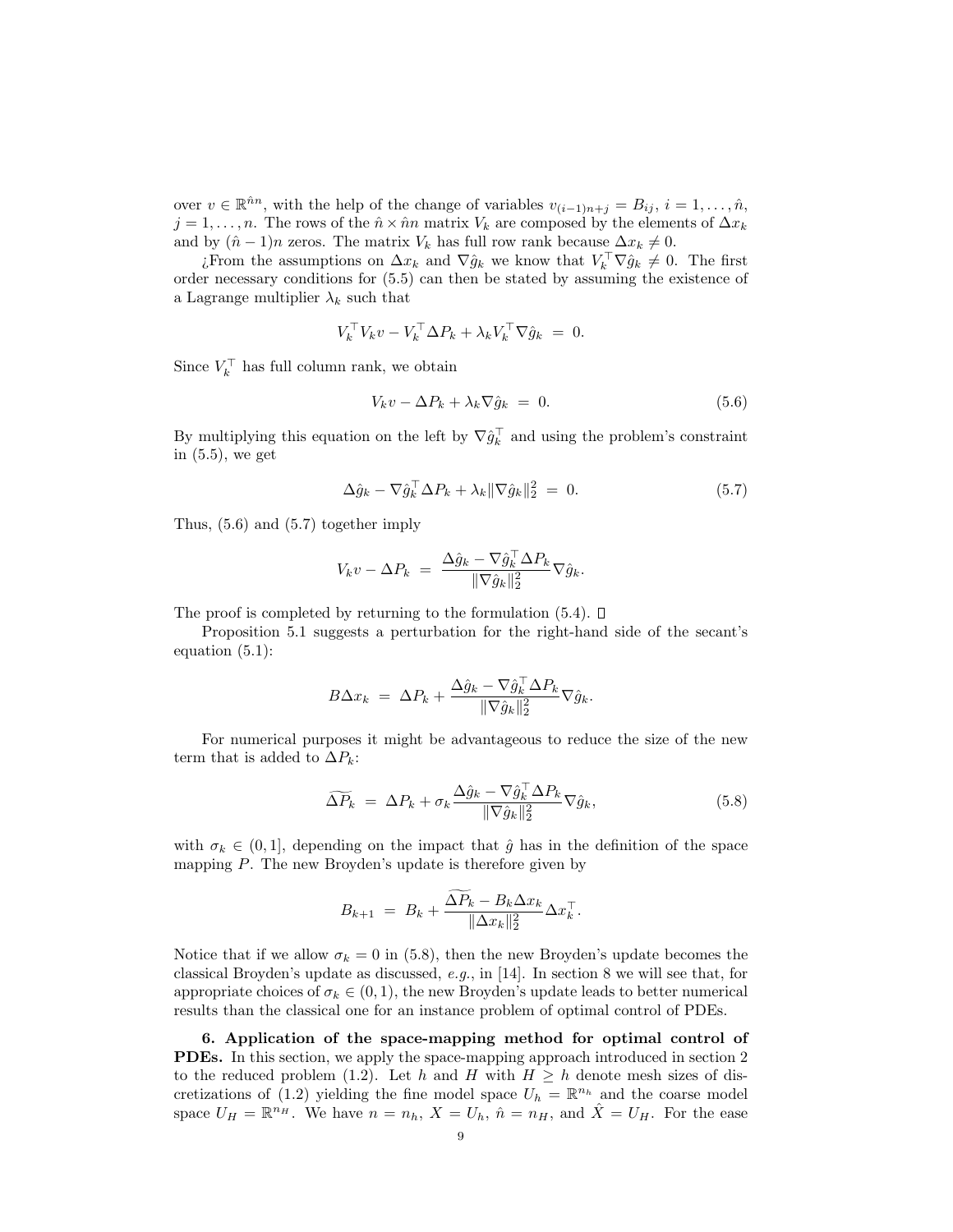of exposition we only argue for an  $L^2$ -setting with standard inner product. Thus, by rescaling on the discrete level we essentially have to deal with  $\ell_2$  inner products only.

We introduce now discretized versions of the reduced problem (1.2). Let  $y^h(u^h)$ denote the solution of the discretized PDE in  $(1.1b)$  with mesh size h. Moreover, let  $J<sup>h</sup>$  be an appropriate discretization of the cost functional  $\mathcal{J}$ . Then

$$
J_{\text{red}}^h(u^h) = J^h(y^h(u^h), u^h).
$$

In an analogous way one obtains the coarse model  $J_{\text{red}}^H$ :

$$
J_{\text{red}}^H(u^H) = J^H(y^H(u^H), u^H).
$$

In order to simplify the notation and to make it similar to the one used in section 2, we will use J,  $J_{\text{red}}$ , y, and u for fine model quantities, and  $\hat{J}$ ,  $\hat{J}_{\text{red}}$ ,  $\hat{y}$ , and  $\hat{u}$  for coarse model quantities.

Since dim  $U_h$  and dim  $U_H$  may differ, we define the linear restriction operator

$$
I_H^h: U_h \longrightarrow U_H,
$$

which maps a fine model quantity to a coarse model quantity. Typically, the definition of  $I_H^h$  depends on (infinite dimensional) regularity properties of the control variable. Here we adopt restriction operators coming from multigrid methods; see [16, 23, 28].

The introduction of  $I_H^h$  enables us to define the space mapping  $P: U_h \to U_H$  by

$$
P(u) = \operatorname{argmin} \{ \frac{\alpha_1}{2} ||\hat{y}(\hat{u}) - K_H^h y(u)||_{\hat{M}_{\hat{y}}}^2 + \frac{\alpha_2}{2} ||\hat{u} - I_H^h u||_{\hat{M}_{\hat{u}}}^2 + \frac{\alpha_3}{2} |\hat{J}_{\text{red}}(\hat{u}) - J_{\text{red}}(u)|^2 \mid \hat{u} \in U_H \},
$$
\n(6.1)

with fixed  $\alpha_1, \alpha_2, \alpha_3 \geq 0$ , and  $\alpha_1 + \alpha_2 + \alpha_3 > 0$ . Above,  $\hat{M}_{\hat{y}}$  represent a symmetric positive definite matrix resulting from discretizing a function space norm yielding  $\|\hat{y}\|^2_{\hat{M}_{\hat{y}}} = \hat{y}^T \hat{M}_{\hat{y}} \hat{y}$ ; analogously for  $\|\cdot\|^2_{\hat{M}_{\hat{u}}}$ . Moreover,  $K_H^h$  denotes a restriction operator, possibly different from  $I_H^h$ . Throughout the rest of this paper we assume that  $P(u)$  is single valued for every  $u \in U_h$ . Instead of  $\hat{y}(\hat{u}) - K_H^h y(u)$  we could have used  $\hat{R}\hat{y}(\hat{u}) - K_H^h R y(u)$ , restricting the matching of the coarse and fine state variables to parts of its discretized domains.

The parallel to what has been introduced in section 2 is made by setting

$$
x = u, \quad \hat{x} = \hat{u}, \quad p = n_H^{\hat{y}} + n_H, \quad \alpha = \alpha_1 = \alpha_2,
$$
  

$$
r(u) = \begin{pmatrix} K_H^h y(u) \\ I_H^h u \end{pmatrix}, \quad \hat{r}(\hat{u}) = \begin{pmatrix} \hat{y}(\hat{u}) \\ \hat{u} \end{pmatrix}, \quad \text{and}
$$
  

$$
M = \begin{pmatrix} M_{\hat{y}} & 0 \\ 0 & M_{\hat{u}} \end{pmatrix},
$$

where  $n_H^{\hat{y}}$  is the dimension of  $\hat{y}(\hat{u})$ .

Following the space-mapping philosophy presented in the previous sections, we now replace the problem of finding a solution to the fine model

minimize 
$$
J_{\text{red}}(u)
$$
 over  $u \in U_h$ ,  $(6.2)$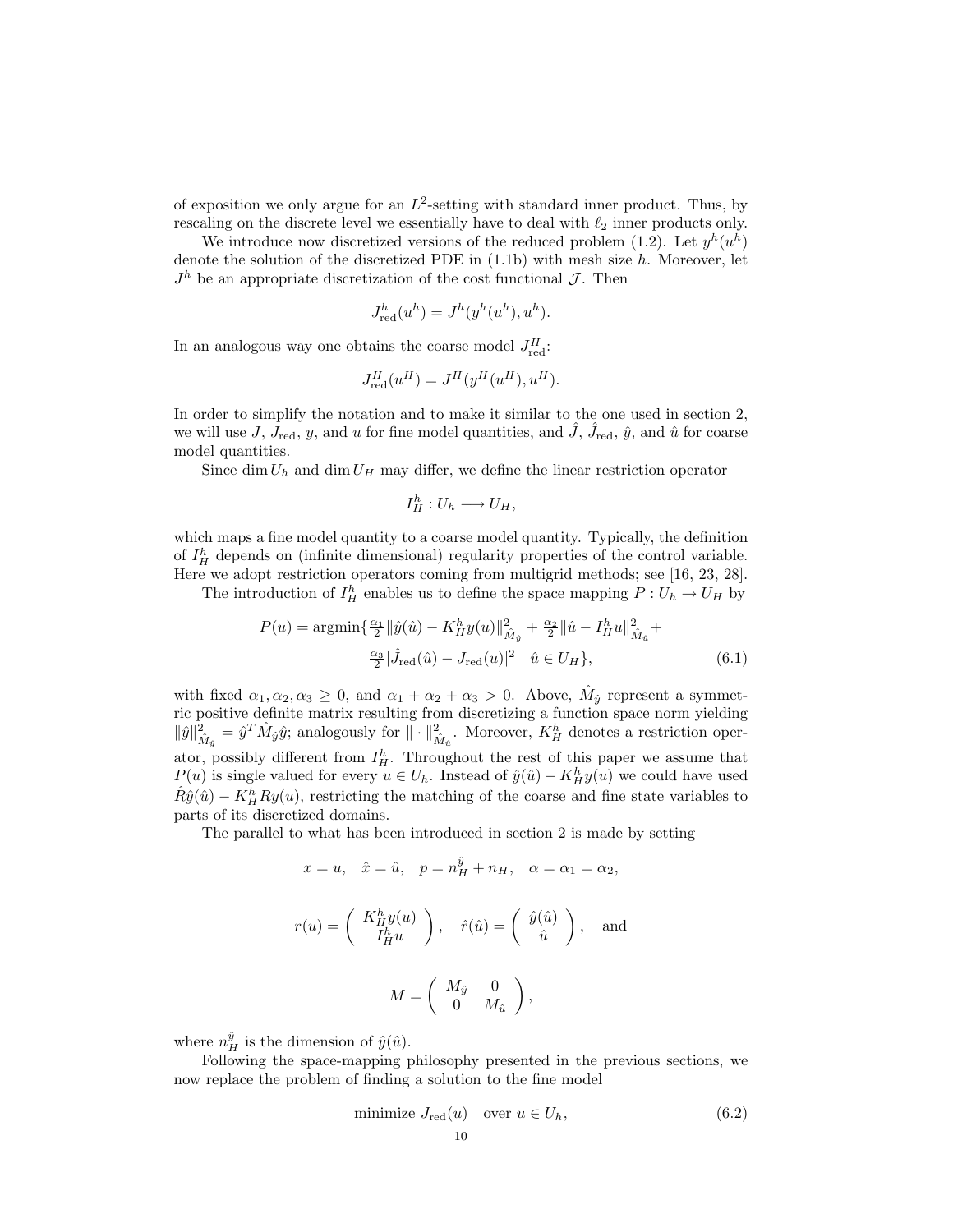by finding a solution of the problem involving the surrogate  $J_{\text{red}}^P = \hat{J}_{\text{red}} \circ P$ :

minimize 
$$
J_{\text{red}}^P(u) = \hat{J}_{\text{red}}(P(u))
$$
 over  $u \in U_h$ . (6.3)

When solving (6.3) numerically, one has to evaluate  $J_{\text{red}}^{P}$  repeatedly which, in turn, requires repeated evaluations of the fine model and repeated solutions of the minimization problem (6.1). As we have seen before, given a fixed fine model point  $u$ , the computational effort can be reduced by considering the following first order approximation of the space mapping

$$
P(u+s) \approx P_{\ell}(u;s) = P(u) + D_P(u)s \in U_H,
$$
\n
$$
(6.4)
$$

with  $D_P: U_h \mapsto \mathbb{R}^{n_H \times n_h}$  denoting the Jacobian of P. Consequently,  $J_{\text{red}}^P$  is approximated around  $u$  by

$$
\hat{J}_{\text{red}}(P(u+s)) \approx \hat{J}_{\text{red}}(P_{\ell}(u;s)).\tag{6.5}
$$

The evaluation of  $\hat{J}_{\text{red}}(P_{\ell}(u; s))$  in (6.5) requires only the computation of the action of  $D_P(u)$  on s.

The calculation of the gradient of  $J_{\text{red}}^P(u)$  in (6.3) involves  $D_P(u)$  in the following way

$$
\nabla J_{\text{red}}^P(u) = D_P(u)^\top \nabla \hat{J}_{\text{red}}(\hat{u}) \quad \text{with } \hat{u} = P(u). \tag{6.6}
$$

If we use the approximation  $(6.4)$  for P centered at u as a way of computing a step s by minimizing  $\hat{J}_{\text{red}}(P_{\ell}(u; s))$  in (6.5), one also needs the evaluation of (6.6). In fact,  $\nabla J_{\text{red}}^P(u)$  is the gradient of  $\hat{J}_{\text{red}}(P_\ell(u; s))$  with respect to the increment s. The evaluation of  $\nabla J_{\text{red}}^P(u)$  requires the computation of the action of  $D_P(u)^\top$  on  $\nabla \hat{J}_{\text{red}}(\hat{u})$ .

6.1. Computation of the sensitivities of the space mapping. In order to characterize  $D_P(u)$  or  $D_P(u)$ s we need to consider the first order necessary conditions of  $(6.1)$ , given by

$$
\alpha_1 D_{\hat{y}}(\hat{u})^\top \hat{M}_{\hat{y}}(\hat{y}(\hat{u}) - K_H^h y(u)) + \alpha_2 \hat{M}_{\hat{u}}(\hat{u} - I_H^h u) + \alpha_3 [\hat{J}_{\text{red}}(\hat{u}) - J_{\text{red}}(u)] \nabla \hat{J}_{\text{red}}(\hat{u}) = 0, \tag{6.7}
$$

with  $\hat{u} = P(u)$ . Above  $D_{\hat{u}}(\hat{u})$  denotes the Jacobian of  $\hat{y}(\hat{u})$  with respect to  $\hat{u}$ . We obtain the characterizing equation for the sensitivities of the space mapping  $P$  by differentiation of  $(6.7)$  with respect to u. This results in

$$
\alpha_1 D_{\hat{y}}(\hat{u})^{\top} \hat{M}_{\hat{y}} \left( D_{\hat{y}}(\hat{u}) D_P(u) - K_H^h D_y(u) \right) +
$$
  
\n
$$
\alpha_1 H_{\hat{y}}(\hat{u}; \hat{M}_{\hat{y}}(\hat{y}(\hat{u}) - K_H^h y(u))) D_P(u) +
$$
  
\n
$$
\alpha_2 \hat{M}_{\hat{u}} \left( D_P(u) - I_H^h \right) +
$$
  
\n
$$
\alpha_3 \nabla \hat{J}_{\text{red}}(\hat{u}) \left( \nabla \hat{J}_{\text{red}}(\hat{u})^{\top} D_P(u) - \nabla J_{\text{red}}(u)^{\top} \right) +
$$
  
\n
$$
\alpha_3 [\hat{J}_{\text{red}}(\hat{u}) - J_{\text{red}}(u)] H_{\hat{J}_{\text{red}}}(\hat{u}) D_P(u) = 0,
$$
\n(6.8)

with  $\hat{u} = P(u)$ . In the above equation  $H_{\hat{y}}(\hat{u}; z)$  denotes the derivative of  $D_{\hat{y}}(\hat{u})z$  with respect to  $\hat{u}$ ,  $D_y(u)$  represents the Jacobian of  $y(u)$  with respect to  $u$ , and  $H_{\hat{J}_{red}}$  is the Hessian of  $\hat{J}_\text{red}$ . Let

$$
G_{P(u)} = \alpha_1 D_{\hat{y}}(\hat{u})^\top \hat{M}_{\hat{y}} D_{\hat{y}}(\hat{u}) + \alpha_1 H_{\hat{y}}(\hat{u}; \hat{M}_{\hat{y}}(\hat{y}(\hat{u}) - K_H^h y(u))) +
$$
  
\n
$$
\alpha_2 \hat{M}_{\hat{u}} +
$$
  
\n
$$
\alpha_3 [\hat{J}_{\text{red}}(\hat{u}) - J_{\text{red}}(u)] H_{\hat{J}_{\text{red}}}(\hat{u}) + \alpha_3 \nabla \hat{J}_{\text{red}}(\hat{u}) \nabla \hat{J}_{\text{red}}(\hat{u})^\top,
$$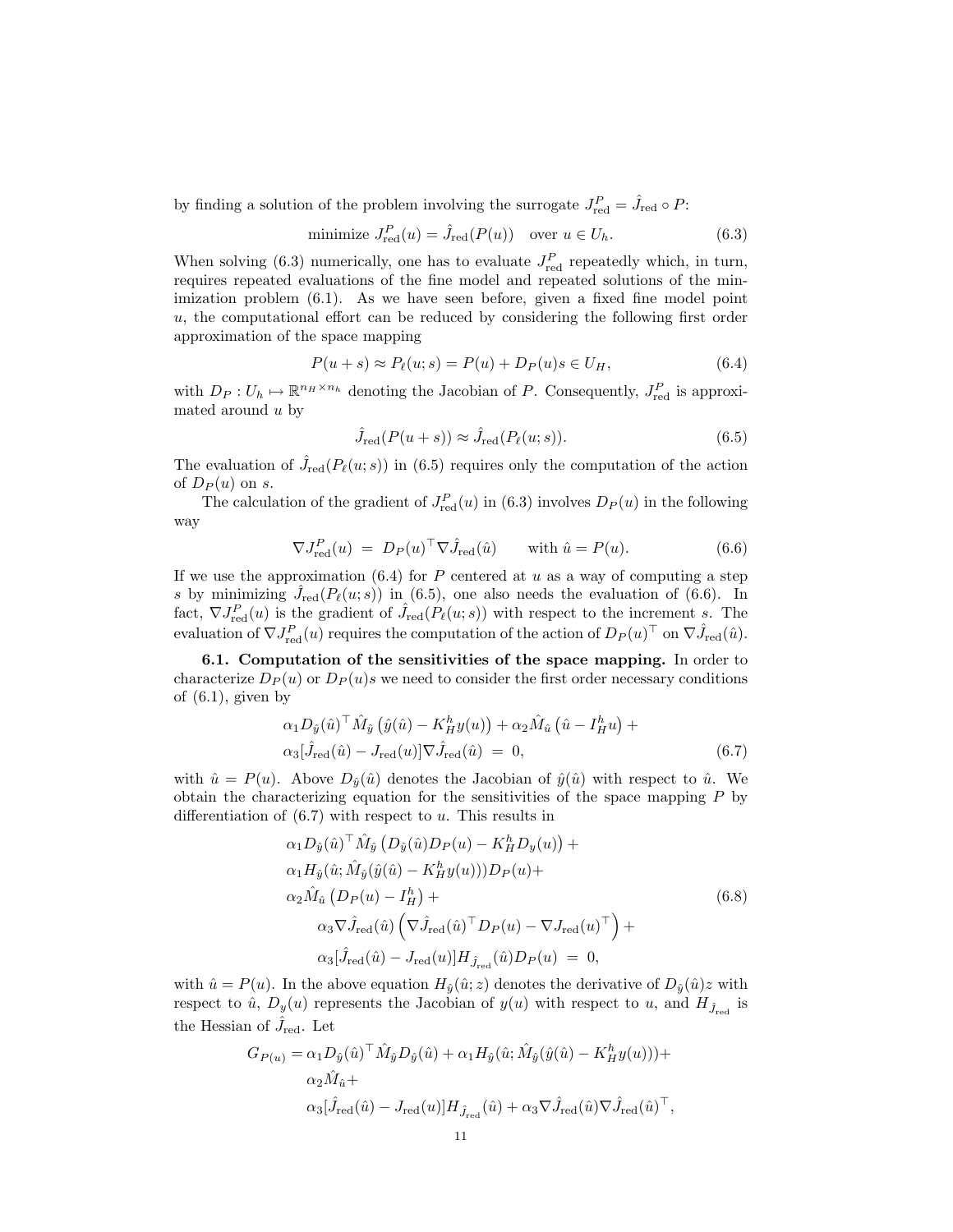with  $\hat{u} = P(u)$ , and

$$
r_{P(u)} = \alpha_1 D_{\hat{y}}(\hat{u})^\top \hat{M}_{\hat{y}} K_H^h D_y(u) + \alpha_2 \hat{M}_{\hat{u}} I_H^h +
$$
  

$$
\alpha_3 \nabla \hat{J}_{\text{red}}(\hat{u}) \nabla J_{\text{red}}(u)^\top,
$$

also with  $\hat{u} = P(u)$ . This notation allows us to write (6.8) in a more compact way as

$$
G_{P(u)}D_P(u) = r_{P(u)}.
$$

For given  $s \in U_h$  let us define

$$
s_{P(u)} = D_P(u)s
$$
 and  $r_{P(u)}^s = r_{P(u)}s$ .

Then, the action of  $D_P(u)$  on s, given by  $s_{P(u)} = D_P(u)s$ , satisfies

$$
G_{P(u)}s_{P(u)} = r_{P(u)}^s \quad \text{in } U_H.
$$

We point out that in the case where the PDE on the coarse level is linear, one has  $H_{\hat{y}} = 0$  and the expression for  $G_{P(u)}$  simplifies considerably.

6.2. A practical aggressive space-mapping method for optimal control of PDEs. Now we adapt the aggressive space-mapping method, introduced in [2, 6] and described in algorithm 4.1, to optimal control of partial differential equations using the setting and notation chosen in this paper for these problems.

Before we describe the algorithm, we need to adapt some of the notation of sections 4 and 5 to the optimal control framework. In fact, let

$$
\nabla \hat{J}_{\text{red}}^k = \nabla \hat{J}_{\text{red}}(P(u_k)),
$$

and

$$
\Delta \hat{J}_{\text{red}}^k = \hat{J}_{\text{red}}(P(u_k + \Delta u_k)) - \hat{J}_{\text{red}}(P(u_k)).
$$

As before, we have  $\Delta P_k = P(u_k + \Delta u_k) - P(u_k)$ , and we use the new Broyden's update introduced in section 5 with  $\sigma_k \in (0,1]$ :

$$
\widetilde{\Delta P}_k = \Delta P_k + \sigma_k \frac{\Delta \hat{J}_{\text{red}}^k - (\nabla \hat{J}_{\text{red}}^k)^{\top} \Delta P_k}{\|\nabla \hat{J}_{\text{red}}^k\|_2^2} \nabla \hat{J}_{\text{red}}^k.
$$
\n(6.9)

ALGORITHM 6.1. Aggressive space-mapping method for optimal control of PDEs

Choose  $u_0 \in \mathbb{R}^n = \mathbb{R}^{n_h}$ ,  $\Delta_0 > 0$ ,  $B_0 \in \mathbb{R}^{\hat{n} \times n} = \mathbb{R}^{n_H \times n_h}$ , and  $\gamma_1, \eta_1 \in (0, 1)$ . 0. Compute  $P(u_0)$  by solving (6.1) with  $u = u_0$ .

For  $k = 0, 1, 2, ...$ 

1. Compute an approximated solution  $\Delta u_k$  for the trust-region subproblem

$$
minimize \quad \hat{g}(P(u_k) + B_k \Delta u) \quad subject \quad t \quad \|\Delta u\| \le \Delta_k,\tag{6.10}
$$

over  $\Delta u \in \mathbb{R}^n = \mathbb{R}^{n_h}$ .

- 2. Compute  $P(u_k + \Delta u_k)$  by solving (6.1) with  $u = u_k + \Delta u_k$ .
- 3. Compute the ratio between actual and predicted reductions:

$$
\rho_k = \frac{\text{ared}(u_k, \Delta u_k)}{\text{pred}(u_k, \Delta u_k)} = \frac{\hat{g}(P(u_k)) - \hat{g}(P(u_k + \Delta u_k))}{\hat{g}(P(u_k)) - \hat{g}(P(u_k) + B_k \Delta u_k)}.
$$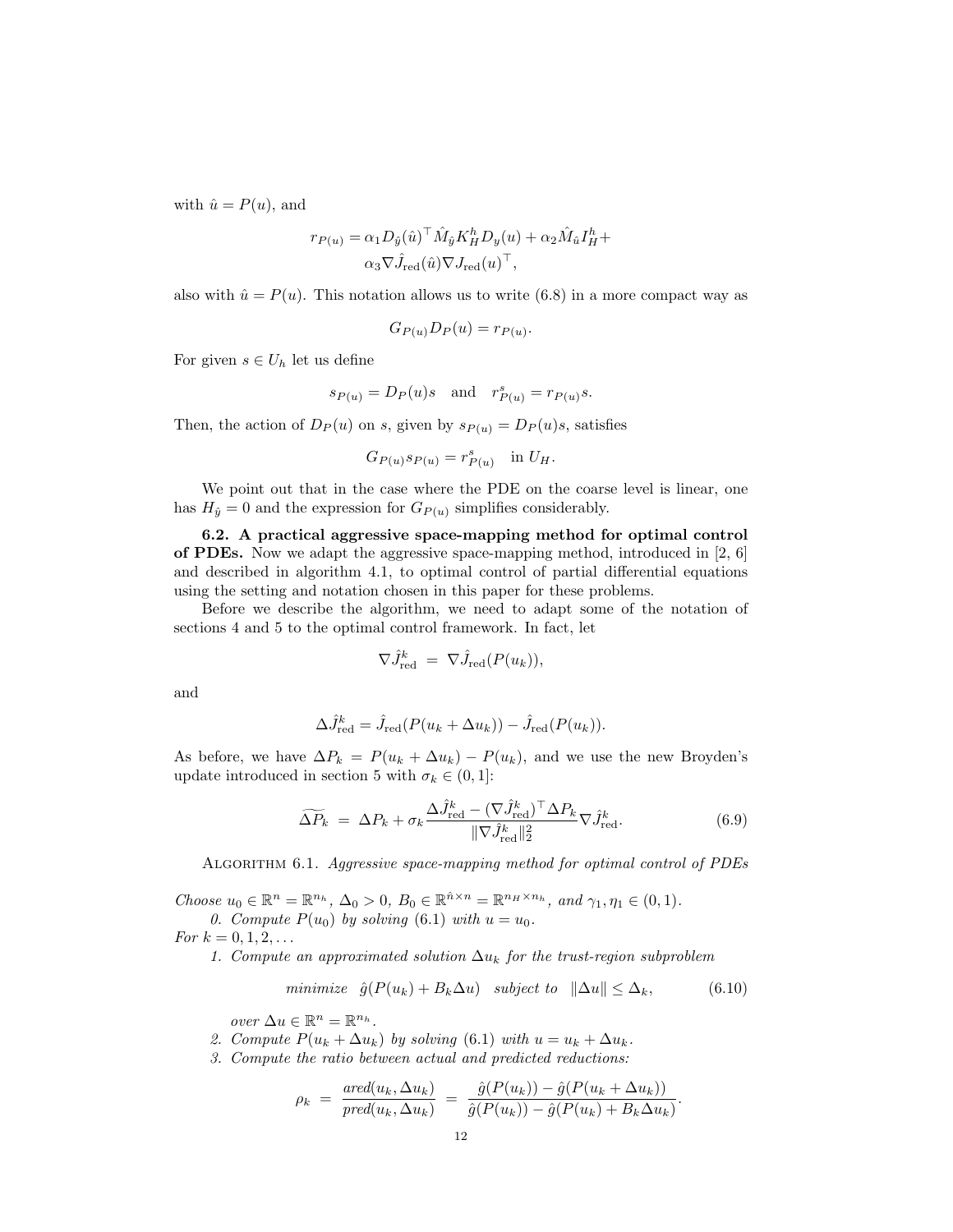4. If  $\rho_k \geq \eta_1$  then  $u_{k+1} = u_k + \Delta u_k$  and  $\Delta_{k+1}$  is chosen so that  $\Delta_{k+1} \geq \Delta_k$ . In this case, update  $B_{k+1}$  using Broyden's formula

$$
B_{k+1} = B_k + \frac{\widetilde{\Delta P_k} - B_k \Delta u_k}{\|\Delta u_k\|_2^2} \Delta u_k^{\top}, \tag{6.11}
$$

where  $\widetilde{\Delta P_k}$  is given by (6.9) with  $\Delta P_k = P(u_k + \Delta u_k) - P(u_k)$  and  $\sigma_k \in (0, 1]$ Put  $P(u_{k+1}) = P(u_k + \Delta u_k)$ .

5. If 
$$
\rho_k < \eta_1
$$
 then  $u_{k+1} = u_k$  and  $\Delta_{k+1} = \gamma_1 \Delta_k$ . Keep  $B_{k+1} = B_k$  and  $P(u_{k+1}) = P(u_k)$ .

end

The comments made about the norm used to shape the trust region and about the mechanisms to manage the size of the trust radius remain pertinent here. When  $H = h$  the initial value for B can be given by the classical choice  $B_0 = I_{n_h}$ , with  $I_{n_h}$ the  $n_h \times n_h$  identity matrix. When  $H > h$  we can choose  $B_0 = I_H^h$ .

In analogy to the aggressive space-mapping method of section 4 one would expect that

$$
\hat{g}(P(u_k)) = \hat{J}_{\text{red}}(P(u_k))\tag{6.12}
$$

and

$$
\hat{g}(P(u_k) + B_k \Delta u) = \hat{J}_{\text{red}}(P(u_k) + B_k \Delta u). \tag{6.13}
$$

However, in the case where  $H > h$ , this last choice would result in an underdetermined problem in step 1 of the algorithm, in the sense that  $\Delta u \in \mathbb{R}^{n_h}$  is a fine grid quantity whereas  $\hat{g}$  is defined in the coarse grid setting (yielding a singular Hessian in  $\hat{J}_{\text{red}}(P(u_k) + B_k \Delta u)$ . There exist two immediate remedies to this situation.

(i) One possibility is to use

$$
\hat{g}(P(u_k) + B_k \Delta u) = \hat{J}_{\text{red}}(P(u_k) + B_k \Delta u) + \frac{\gamma}{2} ||u_k + \Delta u - u_d||_{M_u}^2 \tag{6.14}
$$

and

$$
\hat{g}(P(u_k)) = \hat{J}_{\text{red}}(P(u_k)) + \frac{\gamma}{2} ||u_k - u_d||_{M_u}^2, \qquad (6.15)
$$

where  $\gamma > 0$  and  $u_d$  denotes some reference value for the expected optimal control. For instance,  $u_d$  can be obtained by prolongating coarse grid solutions (easy to obtain) to the fine grid. The parameter  $\gamma$  plays the role of a regularization parameter which penalizes deviations of  $u_k + \Delta u$  from  $u_d$ . In our numerical tests,  $\gamma$  is chosen according to the mesh sizes  $H$  and  $h$  in the following way:

$$
\gamma = c_{\gamma}(1 - h/H) \quad \text{with} \quad 0 < c_{\gamma} \ll 1.
$$

Note that when  $H = h$  we have  $\gamma = 0$  and no regularization takes place (and the coarse model in step 1 is likely not under-determined in the sense discussed above).

(ii) An alternative remedy, using the original choices  $(6.12)-(6.13)$ , is given by solving an approximate problem of the type

minimize 
$$
\hat{g}(P(u_k) + B_k I_h^H \Delta \hat{u})
$$
 subject to  $\|\Delta \hat{u}\| \leq \Delta_k$  (6.16)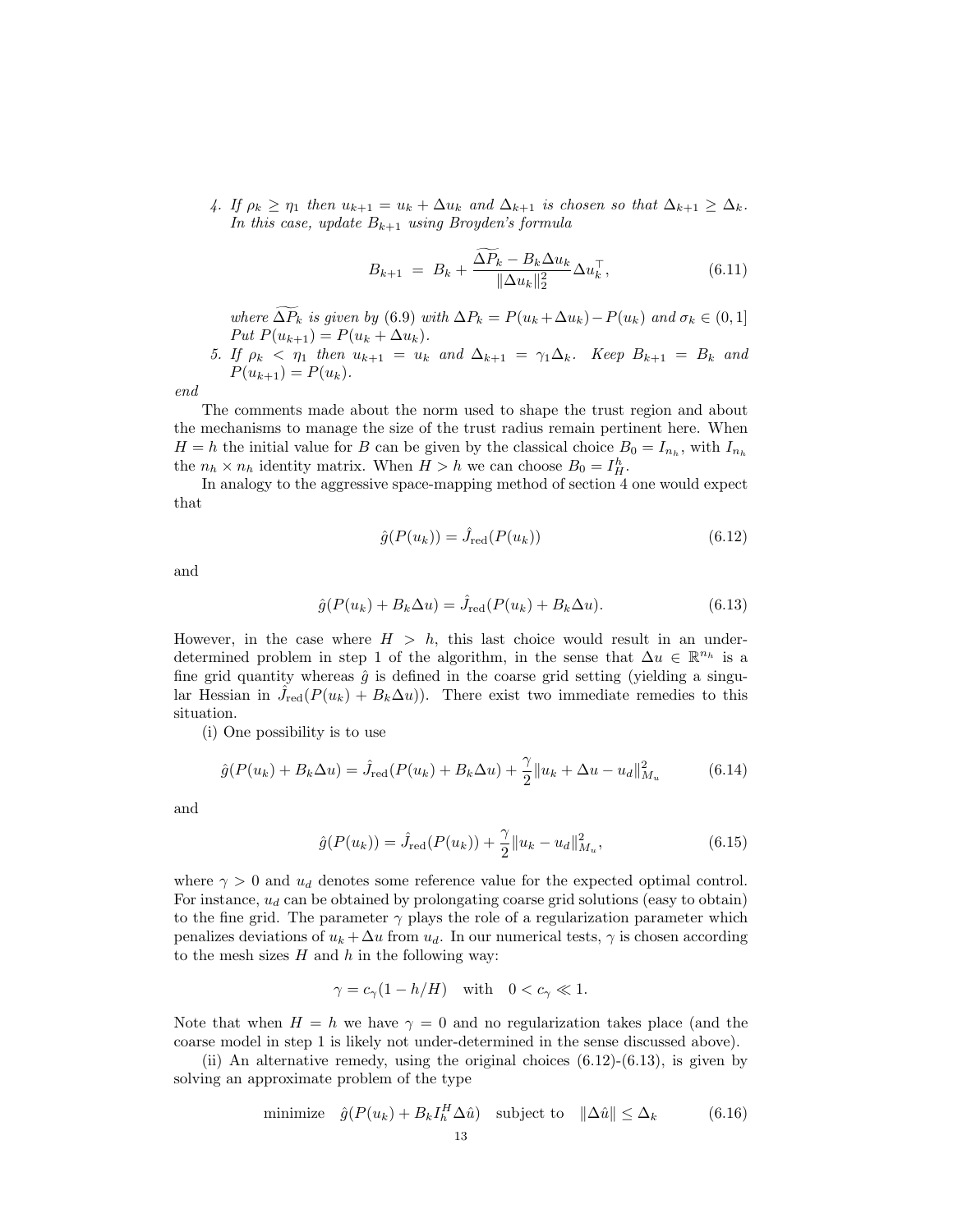instead of problem (6.10) in step 1. By using a restriction operator, the independent variable  $\Delta \hat{u}$  is mapped to a fine grid quantity and the new problem is usually welldetermined. Again, whenever  $h = H$  we may choose  $I_h^H = I_{n_h}$ , and problem (6.16) becomes the original problem (6.10).

Both remedies have additional costs. The first one requires the computation of the reference value  $u_d$  and the second one the application of the restriction operator  $I_h^H$ . However, in the latter case only a  $n_H$ -dimensional problem has to be solved.

## 7. Computation of coarse and fine model derivatives.

7.1. Adjoint calculation of the coarse model gradient and Hessian. The computation of the gradient  $\nabla \hat{J}_{\text{red}}(\hat{u})$  can be carried out by the so-called adjoint technique. In the sequel we briefly explain some of the details.

Let  $\hat{E}(\hat{y}, \hat{u}) = 0$  denote the discretized PDE on the coarse grid. Further let  $\hat{E}_{\hat{y}}$ ,  $\hat{E}_{\hat{u}}$  denote the partial Jacobians of  $\hat{E}$  with respect to  $\hat{y}$  and  $\hat{u}$ , respectively. From the assumption that the state equation admits a unique solution  $y(u)$  for  $u \in U$ , we infer that there exists a unique  $\hat{y}(\hat{u})$  such that  $\hat{E}(\hat{y}(\hat{u}), \hat{u}) = 0$  and that  $\hat{E}_{\hat{y}}(\hat{y}(\hat{u}), \hat{u})$ is invertible (at least for sufficiently small H). Differentiation of  $\hat{E}(\hat{y}(\hat{u}), \hat{u}) = 0$  with respect to  $\hat{u}$  yields

$$
\hat{E}_{\hat{y}}(\hat{y}(\hat{u}), \hat{u})D_{\hat{y}}(\hat{u}) + \hat{E}_{\hat{u}}(\hat{y}(\hat{u}), \hat{u}) = 0.
$$
\n(7.1)

Hence, we obtain from (7.1)

$$
D_{\hat{y}}(\hat{u}) = -\hat{E}_{\hat{y}}(\hat{y}(\hat{u}), \hat{u})^{-1}\hat{E}_{\hat{u}}(\hat{y}(\hat{u}), \hat{u}).
$$
\n(7.2)

From the definition of  $\hat{J}_\text{red}$  we deduce that

Eˆ

$$
\nabla \hat{J}_{\text{red}}(\hat{u}) = \nabla_{\hat{u}} \hat{J}(\hat{y}(\hat{u}), \hat{u}) + D_{\hat{y}}(\hat{u})^{\top} \nabla_{\hat{y}} \hat{J}(\hat{y}(\hat{u}), \hat{u}), \tag{7.3}
$$

where  $\nabla_{\hat{y}}\hat{J}$ ,  $\nabla_{\hat{u}}\hat{J}$  represent the partial derivatives of  $\hat{J}$  with respect to the first and second argument, evaluated in (7.3) at  $(\hat{y}(\hat{u}), \hat{u})$ . Utilizing (7.2) in (7.3) yields

$$
\nabla \hat{J}_{\text{red}}(\hat{u}) = \nabla_{\hat{u}} \hat{J}(\hat{y}(\hat{u}), \hat{u}) + \hat{E}_{\hat{u}}(\hat{y}(\hat{u}), \hat{u})^{\top} \hat{p}(\hat{u})
$$
\n(7.4)

with

$$
\hat{E}_{\hat{y}}(\hat{y}(\hat{u}),\hat{u})^{\top}\hat{p}(\hat{u}) = -\nabla_{\hat{y}}\hat{J}(\hat{y}(\hat{u}),\hat{u}).
$$
\n(7.5)

Equation (7.5) is the so-called (discrete) adjoint equation. For computing  $\nabla \hat{J}_{red}(\hat{u})$ one can proceed as follows: Given  $\hat{u}$  solve the state equation for  $\hat{y}(\hat{u})$ , then solve the adjoint equation (7.5) for  $\hat{p}(\hat{u})$ , and finally compute the gradient according to (7.4).

By using the definition

$$
\hat{W}(\hat{y}(\hat{u}),\hat{u})\;=\;\left(\begin{array}{c}D_{\hat{y}}(\hat{u})\\I_{n_H}\end{array}\right),
$$

it is possible to rewrite (7.3) as

$$
\nabla \hat{J}_{\text{red}}(\hat{u}) \ = \ \hat{W}(\hat{y}(\hat{u}), \hat{u})^{\top} \nabla \hat{J}(\hat{y}(\hat{u}), \hat{u}).
$$

Also, it is possible to show (see, e.g., [17]) that the Hessian of the coarse model  $\hat{J}_{\text{red}}(\hat{u})$ is given by

$$
H_{\hat{J}_{\text{red}}}(\hat{u}) \; = \; H_{\hat{y}}(\hat{u}; \nabla_{\hat{y}} \hat{J}(\hat{y}(\hat{u}), \hat{u})) + \hat{W}(\hat{y}(\hat{u}), \hat{u})^{\top} H_{\hat{J}}(\hat{y}(\hat{u}), \hat{u}) \hat{W}(\hat{y}(\hat{u}), \hat{u}).
$$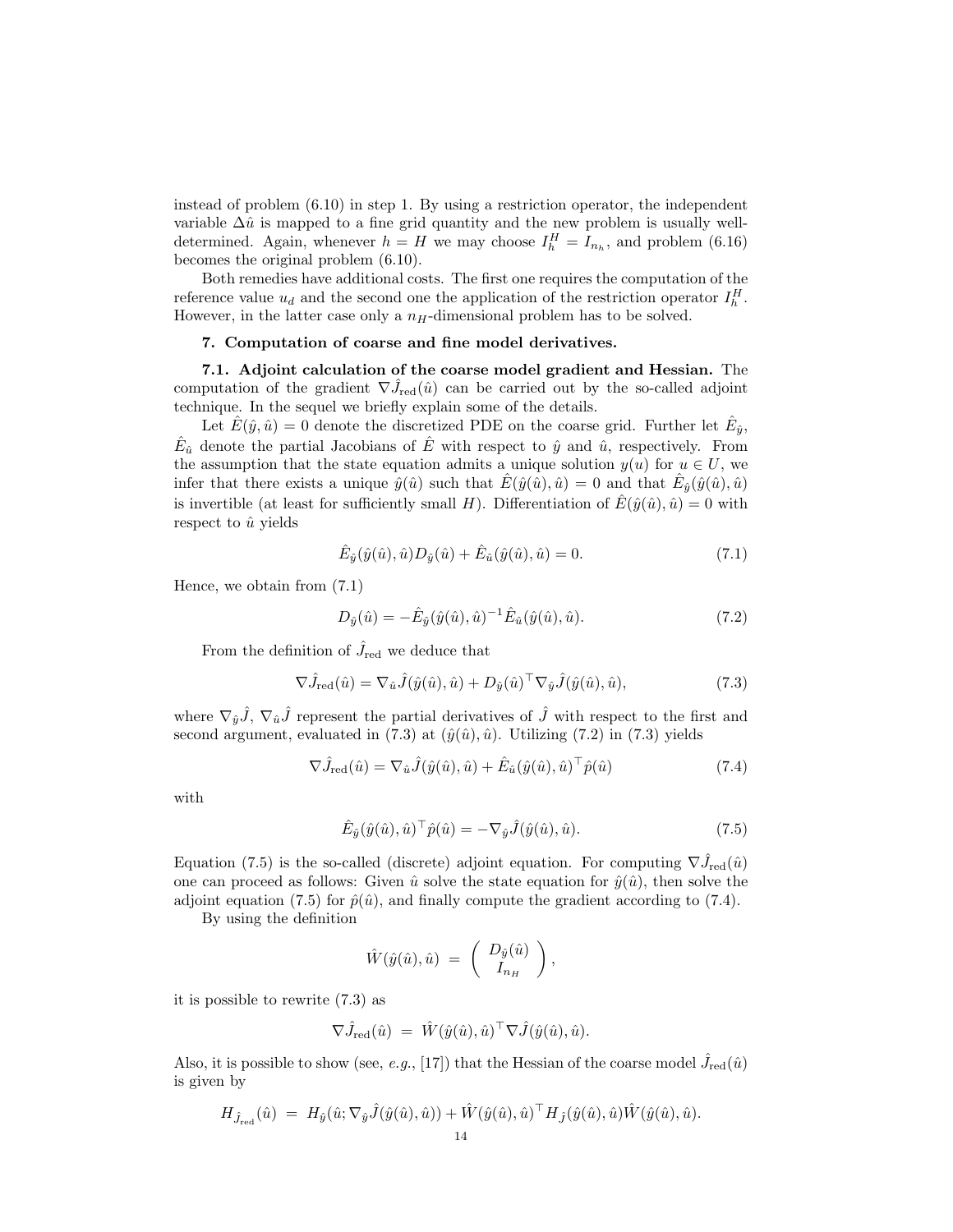When the state equation in (1.1b) is linear, *i.e.*, when  $\hat{E}(\hat{y}, \hat{u}) = \hat{L}\hat{y} + \hat{M}\hat{u} - \hat{f}$ , where  $\hat{M}$  and  $\hat{L}$  are suitable matrices with  $\hat{L}$  invertible and  $\hat{f}$  a coarse model vector, and when the cross derivatives  $\hat{J}_{\hat{y}\hat{u}}(\cdot)$  and  $\hat{J}_{\hat{u}\hat{y}}(\cdot)$  are zero, one can simplify considerably the expression for the Hessian of the coarse model  $\hat{J}_{\text{red}}(\hat{u})$ . The assumption  $\hat{J}_{\hat{y}\hat{u}}(\cdot)$  $\hat{J}_{\hat{u}\hat{y}}(\cdot) = 0$  is satisfied for the commonly used objective functional of tracking type, i.e., for

$$
\mathcal{J}(y, u) = \frac{1}{2} ||y - y_d||^2_{L^2(\Omega)} + \frac{\delta}{2} ||u||^2_{L^2(\Omega)},
$$

with  $y_d \in L^2(\Omega)$  and  $\delta > 0$  fixed. Under the simplified assumptions of this paragraph, the model Hessian becomes

$$
H_{\hat{J}_{\text{red}}}(\hat{u}) = \hat{L}^{-\top} \hat{J}_{\hat{y}\hat{y}} (\hat{L}^{-1}(\hat{f} - \hat{M}\hat{u}), \hat{u}) \hat{L}^{-1} + \hat{J}_{\hat{u}\hat{u}} (\hat{L}^{-1}(\hat{f} - \hat{M}\hat{u}), \hat{u}).
$$

**7.2.** Approximation of the fine model gradient. The gradient  $\nabla J_{\text{red}}$  of the fine model can be computed also by using the adjoint technique of section 7.1. Per each gradient evaluation, this technique requires one solve for the (possibly nonlinear) state equation and one for the (linear) adjoint equation.

Since we are working on the fine model these evaluations might be extremely costly. One way to reduce or avoid fine model solves is based on restriction operators  $I_H^h$  and their analogues, prolongation operators  $I_h^H$ .

Alternatively, each fine model gradient evaluation can be calculated by a hybrid approach based on a fine model adjoint solve and a coarse model solve of the state equation.

In the sequel we describe these techniques for computing  $\nabla J_{\text{red}}$  depending on whether  $H > h$  (and both fine and coarse models are nonlinear) or  $H = h$  (and the coarse model is linear). We present this material because of its relevance in the context of this paper despite the fact that we do not make use of any approximation to the gradient of the fine model in our numerical testing.

7.2.1. The case  $H > h$  (fine and coarse models are nonlinear). Let  $I_h^H$ denote the (linear) prolongation operator from  $U_H$  to  $U_h$ . Analogously, one also introduces  $K_h^H$ . In the case where the fine and the coarse models of the PDE are nonlinear, a suitable approximation of the gradient is given by

$$
\nabla J_{\text{red}}^{\text{app}}(u) = I_h^H \nabla \hat{J}_{\text{red}}(I_H^h u), \tag{7.6}
$$

*i.e.*, we restrict the fine model point  $u \in U_h$  to the coarse setting  $U_H$  by using  $I_H^h$ , evaluate the gradient on the coarse level by means of the adjoint technique, and then we prolongate the coarse model gradient back to the fine model setting with the help of  $I_h^H$ .

Alternatively, one can use a hybrid approach which combines coarse and fine model solves and which is still numerically less expensive than the full fine model approach. The hybrid technique is particularly useful when the fine model involves nonlinearities. In fact, we can compute

$$
\nabla J_{\text{red}}^{\text{app}}(u) = \nabla_u J(K_h^H \hat{y}(I_H^h u), u) + E_u(K_h^H \hat{y}(I_H^h u), u)^\top p(u) \tag{7.7}
$$

with

$$
E_y(K_h^H \hat{y}(I_H^h u), u)^\top p(u) = -\nabla_y J(K_h^H \hat{y}(I_H^h u), u). \tag{7.8}
$$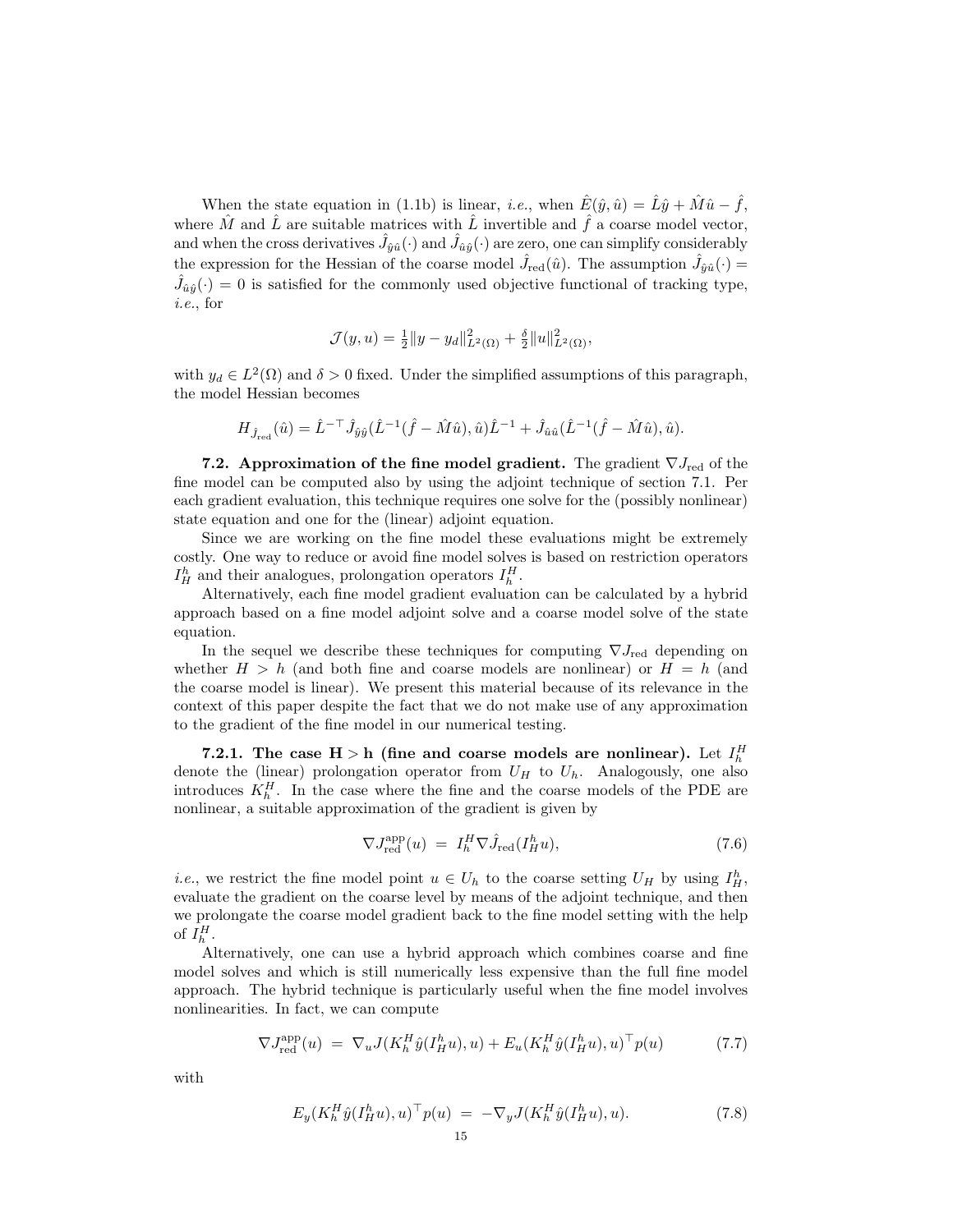The advantage of this strategy is related to the fact that the nonlinear state equation must be solved only on the coarse grid for a given  $I_H^h u$ . On the fine grid, one has to solve the (linear) adjoint equation. Typically, solving linear equations is significantly less expensive than computing solutions to nonlinear ones. Thus, the hybrid approach is less expensive than computing  $\nabla J_{\text{red}}$  by the adjoint technique on the fine grid.

Using  $(7.6)$ , or the hybrid approach in  $(7.7)$  and  $(7.8)$ , yields the approximate sensitivity  $D_P^{\text{app}}(u)$  and the approximate action  $s_{P(u)}^{\text{app}}$  $P_{(u)}^{\text{app}}$ . We remark that the accuracies of these approximations can by controlled by tuning the mesh size  $H$ . In fact, in the extreme case  $H = h$  with  $I_H^h = I_h^H = I_{n_h}$  ( $I_{n_h}$  the  $n_h \times n_h$  identity matrix) only exact quantities are computed.

7.2.2. The case  $H = h$  (coarse model is linear). In this case (7.7) would require the full adjoint technique on the fine grid. In order to reduce the computational burden, one may consider as the coarse model a linear approximation of the discretized PDE. If the linear equation can be solved efficiently  $(e.q.,)$  by fast Fourier transformation techniques), then a suitable approximate gradient is given by

$$
\nabla J^{\mathrm{app}}_{\mathrm{red}}(u) \; = \; \nabla_u J(\hat{y}_L(u),u) + E_u(\hat{y}_L(u),u)^\top p(u)
$$

with

$$
E_y(\hat{y}_L(u),u)^\top p(u) = -\nabla_y J(\hat{y}_L(u),u)
$$

and  $\hat{y}_L(u)$  denoting the solution of the linear coarse model  $\hat{E}(\hat{y}, u) = 0$ . Here we assume  $\hat{u} = u$ . Clearly, the approximation properties depend now on the error between the linear coarse model and the nonlinear fine model.

8. Numerical experiments. Let us now report some numerical results attained by the aggressive space-mapping method for the optimal control of PDEs. Our test examples are of the following type:

minimize  $\frac{1}{2}||y - y_d||^2_{L^2(\Omega)} + \frac{\delta}{2}||u||^2_{L^2(\Omega)}$  over  $(y, u) \in H_0^1(\Omega) \times L^2$  $(8.1a)$ 

subject to 
$$
-\nu \Delta y + f(y) = u
$$
 in  $\Omega = (0, 1)^2$ ,  $(8.1b)$ 

with  $y_d \in L^2(\Omega)$  and  $\nu, \delta > 0$ . Here f denotes some nonlinear mapping in y. Note that the parameter  $\nu > 0$  allows us to emphasize the nonlinear term  $f(y)$  by considering  $0 < \nu \ll 1$ .

We use a standard five point stencil for discretizing the Laplacian with homogeneous Dirichlet boundary conditions. The prolongation operators  $I_h^H$ ,  $K_h^H$  and restriction operators  $I_H^h$ ,  $K_H^h$  are chosen as follows: Motivated by an a posteriori analysis (in function spaces) of a solution  $(y, u)$  to our control problem, see, e.g., [1], we choose  $K_h^H = I_h^H$  and  $K_H^h = I_H^h$ . The interpolation from the coarse to the fine grid, *i.e.*,  $I_h^H$ , is achieved by a nine point prolongation. Its stencil is symbolized by

$$
\begin{bmatrix} \frac{1}{4} & \frac{1}{2} & \frac{1}{4} \\ \frac{1}{2} & 1 & \frac{1}{2} \\ \frac{1}{4} & \frac{1}{2} & \frac{1}{4} \end{bmatrix}.
$$

The restriction  $I_H^h$  is the adjoint of the nine point prolongation with symbol

$$
\frac{1}{16} \begin{bmatrix} 1 & 2 & 1 \\ 2 & 4 & 2 \\ 1 & 2 & 1 \end{bmatrix}.
$$
  

$$
\frac{1}{16}
$$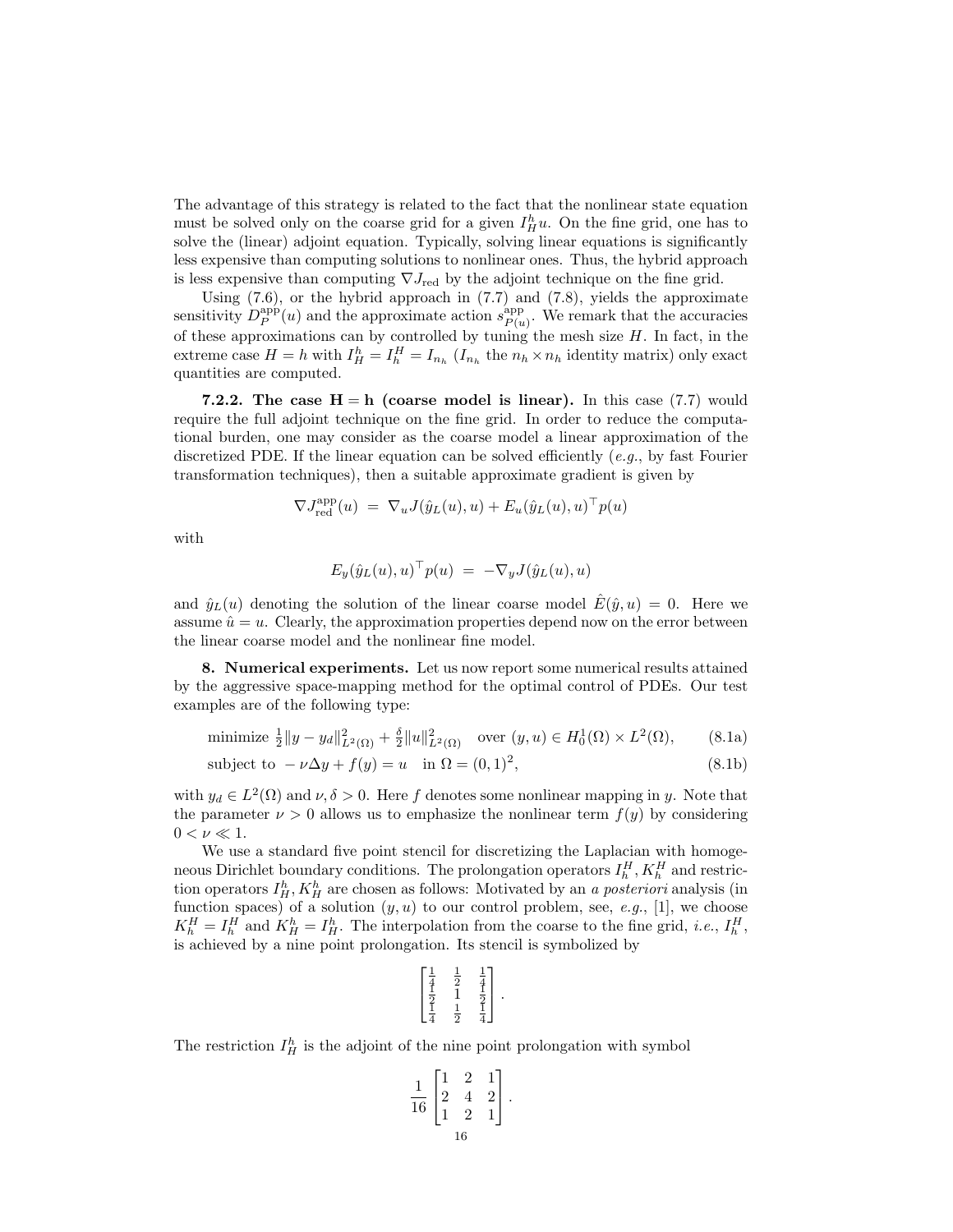For more details on prolongation and restriction operators of the above kind we refer the reader to,  $e.g.,$  [16].

For the numerical solution of the discretized counterpart of the nonlinear partial differential equation involved in (8.1b) we use the Newton-CG method [20]. The discrete linearized PDE as well as the discrete adjoint equation are solved by means of the CG method.

In the aggressive space-mapping method for optimal control, i.e., algorithm 6.1, we use the following adjustment strategy for the trust radius  $\Delta_k$ : Let  $0 < \eta_1 \leq \eta_2 < 1$ ,  $\gamma_1 \in (0, 1)$ , and  $\xi_1 > 1$  be given. If  $\rho_k \geq \eta_2$ , then accept the current step and enlarge the trust radius by  $\Delta_{k+1} = \xi_1 \Delta_k$ . If  $\eta_1 \le \rho_k < \eta_2$ , then the current step is accepted and the trust radius is kept, *i.e.*,  $\Delta_{k+1} = \Delta_k$ . Finally, whenever  $\rho_k < \eta_1$ , then the trust radius is reduced by  $\Delta_{k+1} = \gamma_1 \Delta_k$  without accepting the current step. In the examples reported below we used  $\eta_1 = 10^{-5}$ ,  $\eta_2 = 10^{-1}$ ,  $\gamma_1 = 0.25$ , and  $\xi_1 = 2$ . We initialize the trust radius as  $\Delta_0 = 50$ .

The Broyden's update procedure of algorithm 6.1 is based on a full limited memory version of Broyden's method [9]. In fact, since  $n_h$  is typically very large, and  $B_k$  tends to be a dense matrix, storing  $B_k$  is infeasible in the context of optimal control problems for PDEs. Rather we store the vectors  $\{\Delta u_i\}_{i=0}^k$  and  $\{\widetilde{\Delta P_i}\}_{i=0}^k$  and perform the product  $B_k v$  of the Broyden's matrix  $B_k$  by a vector  $v \in \mathbb{R}^{n_h}$  using vector×vector-multiplications only. We initialize the Broyden's matrix as  $B_0 = I_H^h$ .

In the examples below the fine model consists of the fully nonlinear PDE discretized uniformly on the fine grid with mesh size h, resulting in  $n_h$  unknowns in the reduced fine model problem (6.2) with  $U_h = \mathbb{R}^{n_h}$ . This PDE has to be solved once per iteration of algorithm 6.1. In order to reduce the computational cost we use an inexact iterative solution technique, *i.e.*, the stopping rule for the iterative solver for the fine model nonlinear PDE becomes increasingly stringent as the iterates of algorithm 6.1 approach the solution. The coarse model is given by the discretization of the linearized PDE on the coarse grid with mesh size  $H$ . The linearization is performed with respect to  $\hat{y}_k^{\dagger}$  which results in

$$
\nu \hat{A} \hat{y} + D_{\hat{f}}(\hat{y}_k^{\dagger}) \hat{y} = \hat{u} - \hat{f}(\hat{y}_k^{\dagger}) + D_{\hat{f}}(\hat{y}_k^{\dagger}) \hat{y}_k^{\dagger},
$$

with  $\hat{u}, \hat{y}, \hat{y}_k^{\dagger} \in \mathbb{R}^{n_H}$ . Above, the  $n_H \times n_H$ -matrix  $\hat{A}$  represents the discretization of the operator  $-\Delta$  with homogeneous Dirichlet boundary conditions on the (uniform) coarse grid with mesh size H. In all test runs reported below, we chose  $u_0 = 0$ ,  $\hat{y}_0^{\dagger} = 0$ , and  $\hat{y}_k^{\dagger} = I_H^h y_k$ , where  $y_k$  solves the discretized nonlinear PDE for  $u = u_k$  on the fine grid.

We use  $(6.14)-(6.15)$  for  $\hat{g}$  in the trust-region subproblem in algorithm 6.1. Unless otherwise specified, the reference value  $u_d$  is chosen as  $u_d = 0$  in all iterations. The corresponding regularization parameter  $\gamma$  is reported in the examples below. The norm used to define the trust region is the  $\ell_{\infty}$  one.

Algorithm 6.1 was stopped when

$$
\max\{|pred(u_k,\Delta u_k)|, H\|\nabla \hat{J}_{\text{red}}(P(u_k))\|_2, h\|\Delta u_k\|_2\} \leq \texttt{tol},
$$

where  $\texttt{tol} = \epsilon_1 H \|\nabla \hat{J}_{\text{red}}(P(u_0))\|_2 + \epsilon_2$ , with  $0 < \epsilon_2 \ll \epsilon_1$ . Unless otherwise specified, we chose  $\epsilon_1 = 10^{-5}$  and  $\epsilon_2 = 10^{-14}$ .

We used a globalized semi-smooth Newton method [15] for the solution of the minimization problem subject to bounds on the variables, namely problem (6.10), which is a quadratic programming problem with simple bounds. The unconstrained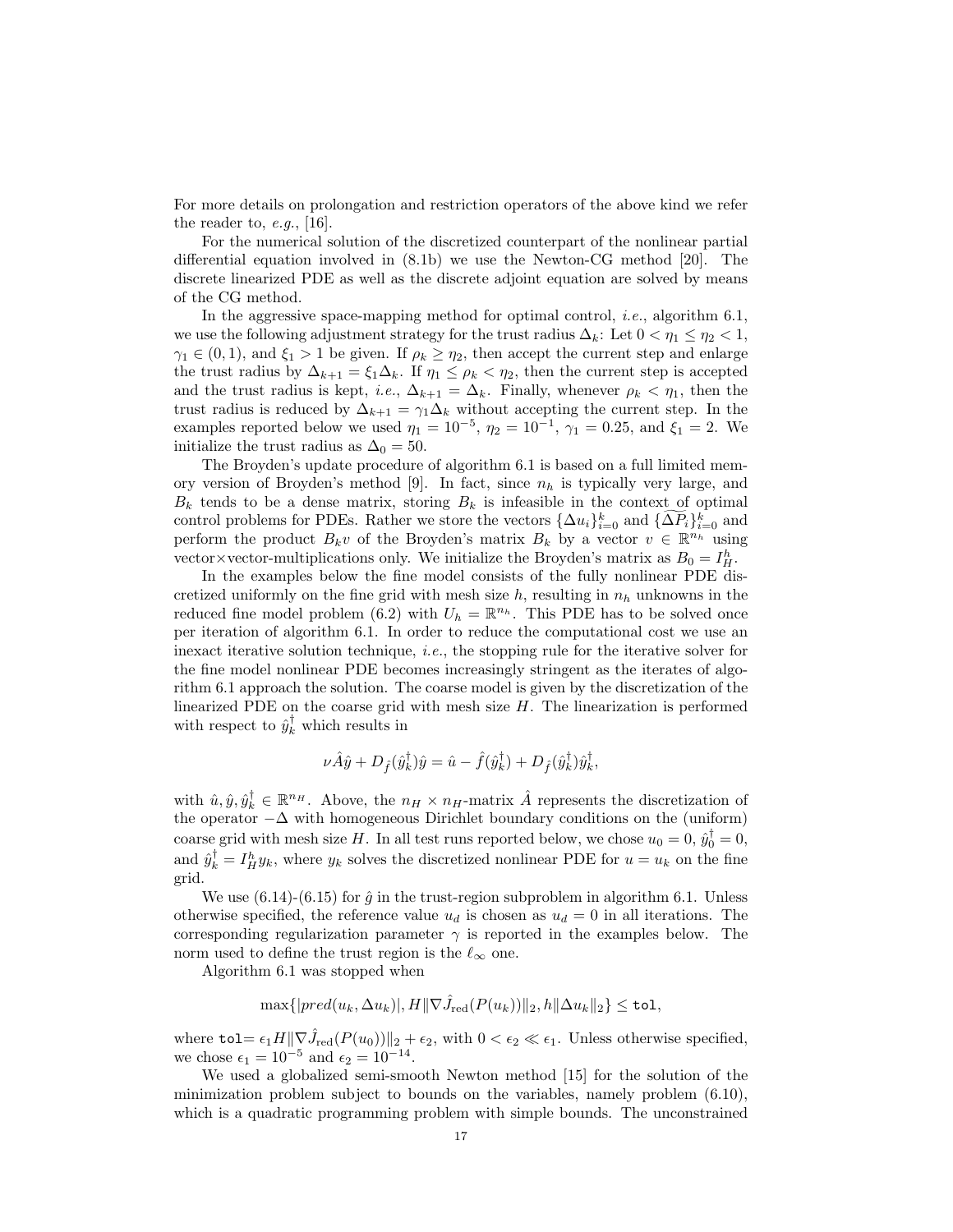problem (6.1) is solved by an inexact Newton method. We made a modification in the Hessian of the objective in (6.1) that consisted of neglecting the term involving the Hessian of  $\hat{J}_{\text{red}}(\hat{u})$ . As a result we obtained a positive definite approximation of the Hessian in all iterations.

In the examples below we also report on results obtained by a genuine nonlinear multigrid method applied to the first order optimality system for the discrete analogue of (8.1):

$$
\nu A y + f_h(y) - u = 0,\tag{8.2a}
$$

$$
y + \delta f'_h(y)u + \nu \delta Au = y_d,
$$
\n(8.2b)

where A denotes the discrete Laplacian on the fine grid, and  $f_h(y)$ , y, u,  $f'_h(y)u$  and  $y_d$  are vectors in  $\mathbb{R}^{n_h}$ . We implemented the FAS-scheme [8, 16] with a balanced nonlinear Gauss-Seidel smoother which approximates the solution of the scalar nonlinear equations (one per grid point) by applying one Newton step. Below we use the short cut NMG\_OC for our nonlinear multigrid solver.

8.1. Example 1. The first example is related to a simplified Ginzburg-Landau model for superconductivity [18, 19]. The data are as follows:

$$
y_d = \frac{1}{6}\sin(2\pi x_1)\sin(2\pi x_2)\exp(2x_1), \quad f(y) = y^3 + y,
$$

and  $\delta = \nu = 10^{-3}$ . Figure 8.1 shows the optimal control and the optimal state of  $(8.1)$ , with data as specified before, computed on a  $255 \times 255$  grid.



Fig. 8.1. Optimal control (left) and optimal state (right) for the simplified Ginzburg-Landau model on a  $255 \times 255$  grid.

In table 8.1 we report the results obtained from our space-mapping algorithm 6.1 with  $\alpha_1 = \alpha_2 = 100$ ,  $\alpha_3 = 10^{-5}$ , and  $\gamma = 10^{-3}(1 - h/H)$ . The parameter  $\sigma_k$  (see (6.9)) was set to  $\sigma_k = 0.1$  for all k. By level we denote the number of grid coarsenings, *i.e.*,  $H = 2^{level}h$ . Furthermore, #it denotes the number of iterations until successful termination, and CPU-ratio represents the ratio between the CPU-time required by the space-mapping method vs. the CPU-time elapsed by NMG\_OC when applied to the fine model problem and stopped as soon as it reaches the norm for the residual in (8.2) of the space-mapping solution. Finally, res-ratio is the ratio between the residual in (8.2) of the space-mapping solution and the one of the prolongated coarse grid solution (computed by NMG\_OC).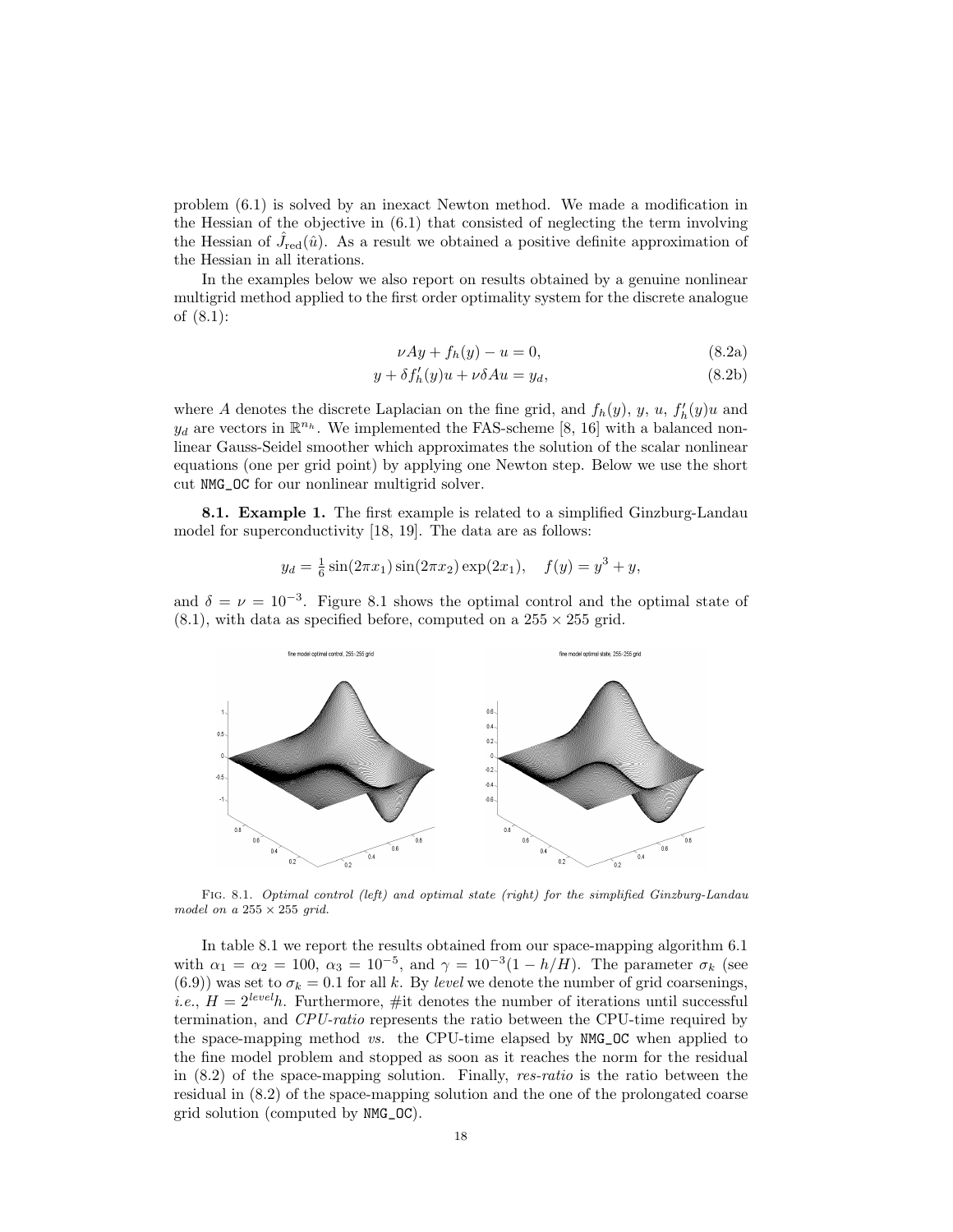| $n_h$              | level    | $n_H$           | # it | $CPU\text{-}ratio$ | $res-ratio$ |  |  |  |
|--------------------|----------|-----------------|------|--------------------|-------------|--|--|--|
| $255^2$            |          | $15^{2}$        |      | 0.089              | 0.0443      |  |  |  |
| $255^2$            | 3        | 31 <sup>2</sup> |      | 0.105              | 0.0269      |  |  |  |
| $25\overline{5}^2$ | $\Omega$ | $63^2$          |      | 0.307              | 0.0110      |  |  |  |
| $255^2$            |          | $127^2$         |      | 1.040              | 0.0206      |  |  |  |
| TABLE 8.1          |          |                 |      |                    |             |  |  |  |

Results of space mapping vs. fine model solution and prolongated coarse model solutions for example 1.

From table 8.1 we can see that the new space-mapping method produces more accurate approximations in a significantly smaller amount of CPU-time than NMG\_OC if  $n_H \ll n_h$ . We further point out that res-ratio=0.185 if we compare the space-mapping solution for  $n_H = 15^2$ ,  $n_h = 255^2$  with the prolongated solution on a 127  $\times$  127grid. This shows that the space mapping  $P$  contains a substantial amount of fine grid information. As one would expect, if the level of coarsening is decreased, the accuracy as well as the computation time for the space-mapping method are increased. In our tests it turns out that there is a trade-off coarse mesh size H at which  $CPU$ -ratio  $\approx 1$ , but still we have  $res-ratio \ll 1$ . However, let us re-emphasize that in this paper, space mapping is not designed to be a new fast fine grid solver. Rather it is a tool which, in contrast to classical multigrid techniques, allows to combine different models on different levels for a fast computation of approximate solutions.

In figure 8.2 we display the controls obtained by the space-mapping method for  $n_H = 15^2$ ,  $n_h = 127^2$  (left graph) and  $n_h = 255^2$  (right graph), respectively. Furthermore, in figure 8.2, we plot the difference in absolute value between the optimal controls obtained from the fine model and from our space-mapping technique. The graphs in the second row of figure 8.2 show that the error between the space-mapping solution and the true solution of the fine model behaves rather stably with respect to the coarse level. Indeed, the coarse level for both results is  $H = 1/16$  while the fine levels are  $h = 1/128$  and  $h = 1/256$ , respectively. In figure 8.3 we further investigate the dependence of the error on the levels of coarsening. Now we use  $h = 1/128$  and  $H = 1/32$  which corresponds to *level*  $= 2$  (compared to *level*  $= 3$  previously). From the graphs in figure 8.3 we conclude that the error is significantly reduced. Also, the graph of the space-mapping solution appears to be smoother compared to the ones in figure 8.2. This is related to the fact that the restriction and prolongation operators approach the unit matrix as the level of coarsening decreases.

In the following we briefly comment on the effect of the new Broyden's update (6.11) In table 8.2 we compare the new Broyden's update with  $\sigma_k = 0.1$  to the classical Broyden's update, i.e.,  $\sigma_k = 0$  for all k. The results in table 8.2 indicate that

| $\sigma_k$ | $n_h$   | level | $n_H$  | it | $CPU\text{-}ratio$ |  |  |  |
|------------|---------|-------|--------|----|--------------------|--|--|--|
|            | $255^2$ |       |        |    | በ በ72              |  |  |  |
| $0.0\,$    | $255^2$ |       | $15^2$ |    | .089               |  |  |  |
| TABLE 8.2  |         |       |        |    |                    |  |  |  |

Comparison between the new and the classical Broyden's update for example 1.

the new Broyden's update reduces the computation time and, according to our numerical experience, sometimes also the number of iterations of the new space-mapping algorithm. In general, we found that the behavior of the new method depends on the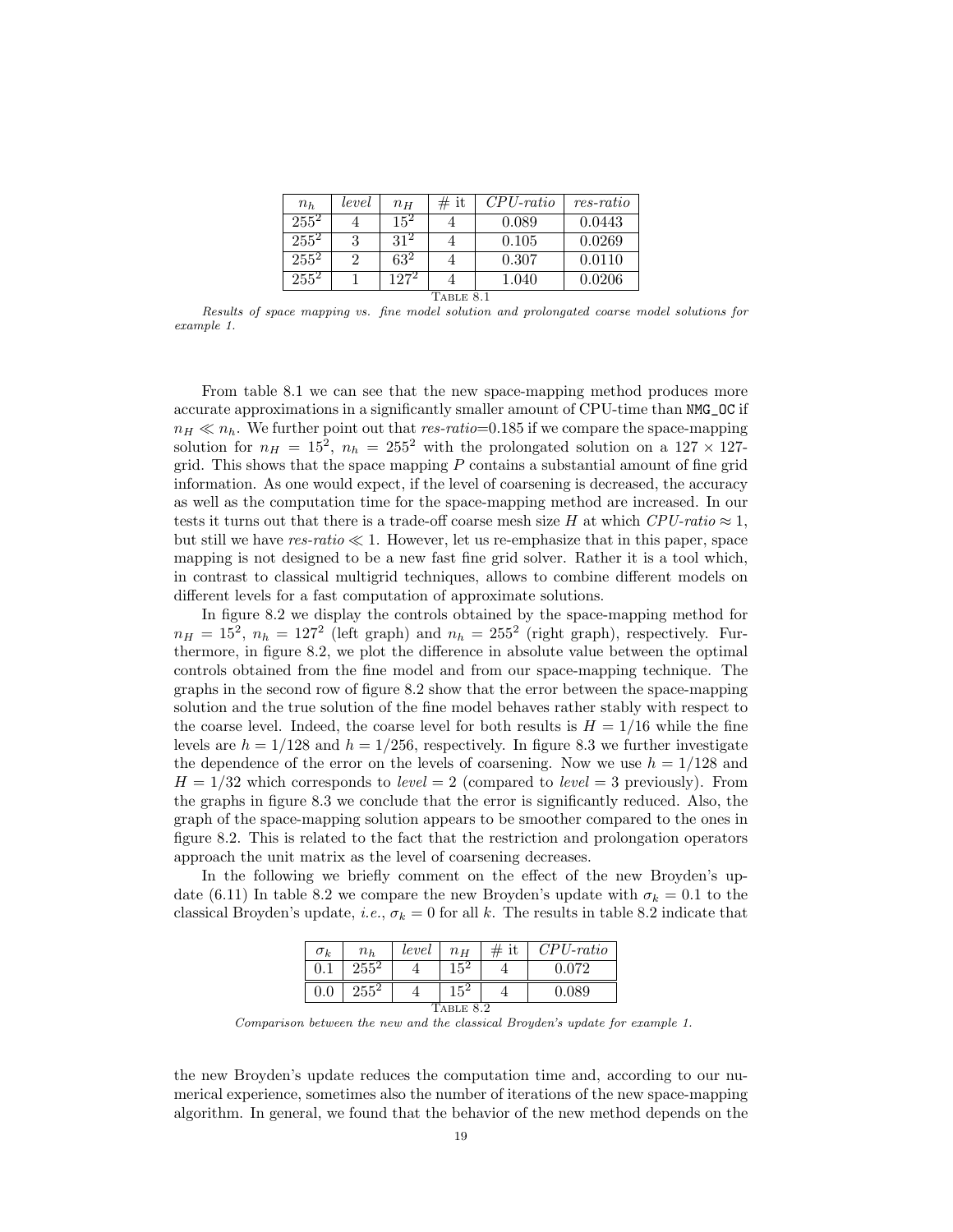

FIG. 8.2. Optimal controls obtained by algorithm 6.1 (upper plots) and differences to the fine model solutions (lower plots) for  $n_h = 127^2$  (left column),  $n_h = 255^2$  (right column), and  $n_H = 15^2$ , respectively.



FIG. 8.3. Optimal control obtained by algorithm 6.1 for  $h = 1/128$  (left plot) and the difference to the fine model solution (right plot) for level  $= 2$ .

choice of  $\sigma_k$ . In our test runs for example 1, the choices  $\sigma_k \in [0.1, 0.001)$  yielded results comparable to  $\sigma_k = 0.1$  for all k. For  $\sigma_k < 0.001$  there was no significant difference between the new and the classical Broyden's update. The choice  $\sigma_k > 0.1$  typically degraded the performance of the method when compared to runs with  $\sigma_k = 0.1$ .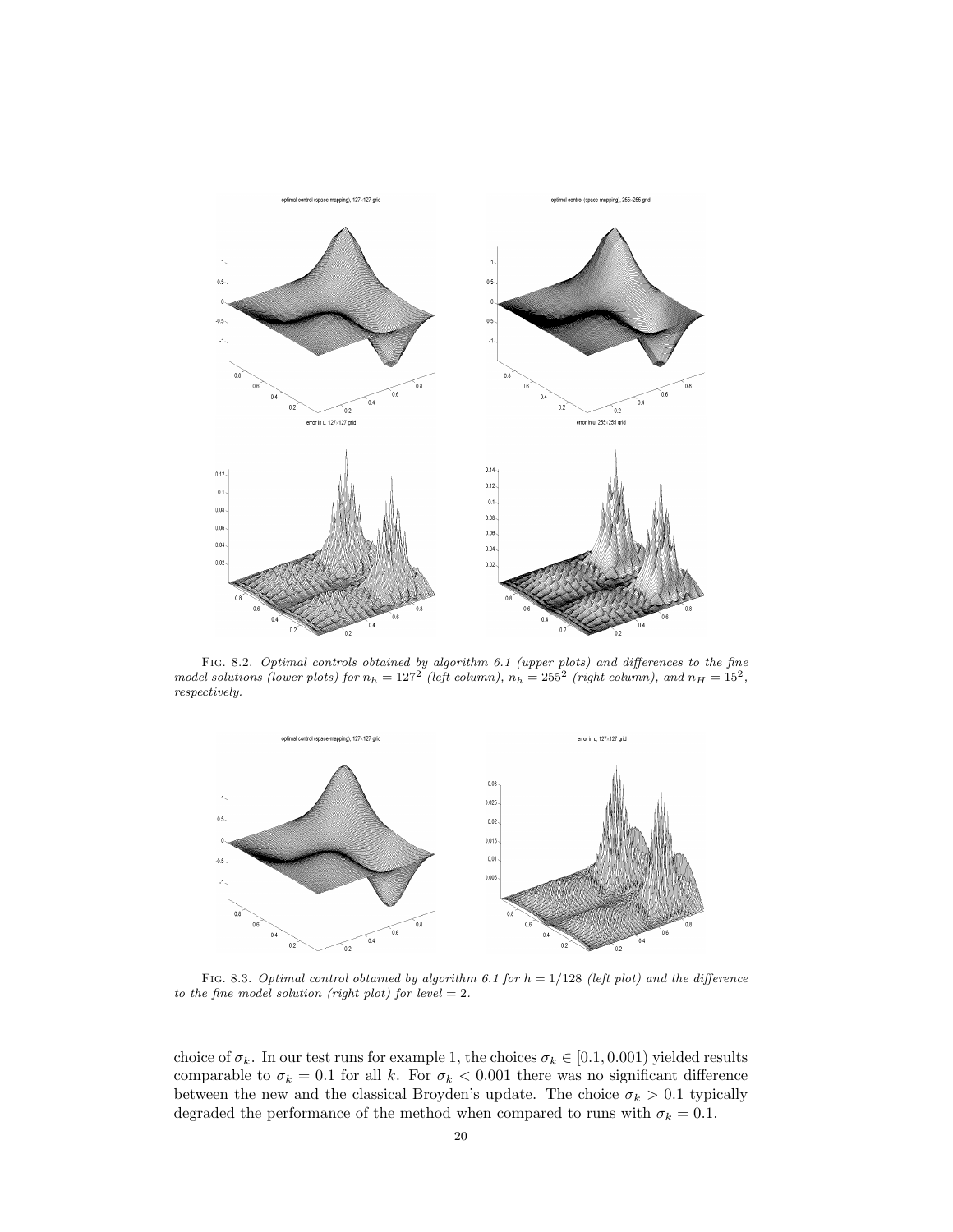8.2. Example 2. The following example shows that the space-mapping method benefits from eventual evaluations of the fine model and the possibility to specify  $u_d$ in step 1. In fact, when considering steps 2 and 4 of algorithm 6.1 we find that every computation of the space mapping  $P$  is based on the matching of fine model solves. This fact is highlighted in our definition (6.1) of P, where u and  $y(u)$  are fine model quantities. As a consequence, we expect that the space-mapping solution yields a better approximation to the fine model solution than,  $e.g.,$  prolongated coarse model solutions. This is also true when the coarse mesh does not capture oscillations which exist on the fine mesh.

The data for example 2 are like for example 1 except for f. Now we have

$$
f(y) = y^3 + y + f_0
$$
, with  $f_0(x) = \frac{1}{6} \sin(20\pi x_1) \sin(20\pi x_2) \exp(2x_1)$ .

The zero order term  $f_0$  induces oscillations to the optimal control as it can be seen from figure 8.4, which displays the optimal control and the corresponding optimal state for the fine model problem on a  $127 \times 127$ -grid. We ran algorithm 6.1 with



FIG. 8.4. Optimal control (left) and optimal state (right) for example 2 on a  $127 \times 127$  grid.

 $\alpha_1 = 75.0, \ \alpha_2 = 0.5, \ \alpha_3 = 10^{-5}, \ \gamma = 2.25 \cdot 10^{-1} (1 - h/H), \ \sigma_k = 10^{-3}$  for all k, and level = 3 for  $h = 1/128$ . Further, we set  $u_d = f_0$  in all iterations.

Figure 8.5 shows (in the upper left part) the prolongated coarse grid optimal control, *i.e.*,  $u_{\text{pro}} = K_h^H \bar{u}$ , where  $\bar{u}$  is the optimal solution of the nonlinear optimal control problem on the coarse grid, as well as the space-mapping solution (in the upper right part). The figures in the lower part show the top view of both solutions (left for prolongated and right for space mapping). First of all, we point out that there is a significant difference in the scale of both solutions, as it can be seen from the graphs in the first row of figure 8.5. The space-mapping scaling is significantly closer to the fine model one. The lower plots show that the space-mapping solution identified more of the fine model resolution. This is a clear indication of what we mentioned before, in the sense that fine model information has a beneficial impact on the quality of the solution obtained by space mapping.

Finally we mention that we also tested the following variant of algorithm 6.1: Similar to the nested iteration concept we start at a coarse-fine grid pair with coarse mesh size  $H = 1/2^{i}$ , a fine mesh size  $h = 1/2^{i+1}$  and  $i = 2$ . Algorithm 6.1 was ran until its stopping rule was satisfied. Then the solution was prolongated to the next finer grid, and  $i$  was increased by 1, and this prolongated solution was used as the starting point for the run of Algorithm 6.1 on the finer grid. As soon as the coarse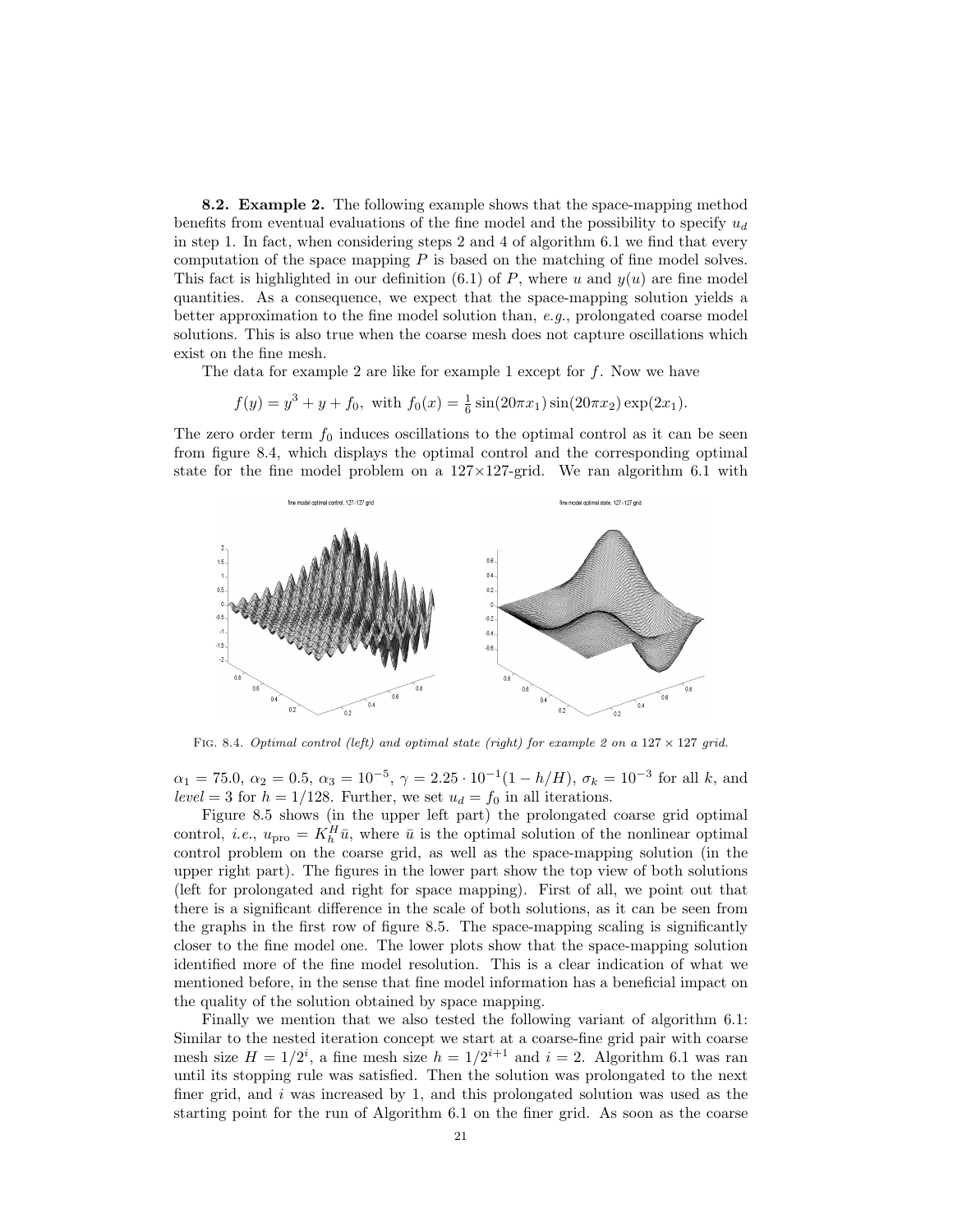

Fig. 8.5. Prolongated optimal control (left column) and space-mapping solution (right column) for example 2.

grid mesh size reached the specified value, only the fine mesh was further refined until its mesh size reached its specified value. For each grid pair algorithm 6.1 was ran until convergence and then the solution was prolongated to the next finer level. This procedure typically decreased slightly both the overall runtime and res-ratio.

9. Conclusions and future work. In this paper we have investigated the use of the space-mapping technique in the numerical solution of optimal control problems governed by partial differential equations. We have identified a space-mapping framework for this purpose that allows the integration of different coarse models, arising from linearizing and/or coarsening the fine model. The new definition for the space mapping that we introduced uses the concept of Tikhonov-type regularization as a way of finding the coarse (control and state) variables closest to some corresponding fine model values. We have also suggested a new Broyden's update to approximate the derivatives of the space mapping, with broad applicability to most of the existent space-mapping approaches.

A number of issues need to be further investigated. In this paper we have not considered, for instance, optimal control problems with constraints on the control variables like simple bounds. Adapting our approach to cover this case is relatively straightforward but it would add another layer of complexity in the numerical computations.

A topic for future research is the use of more than one coarse model in the spacemapping approach. The existence of, say, two coarse models with increasing level of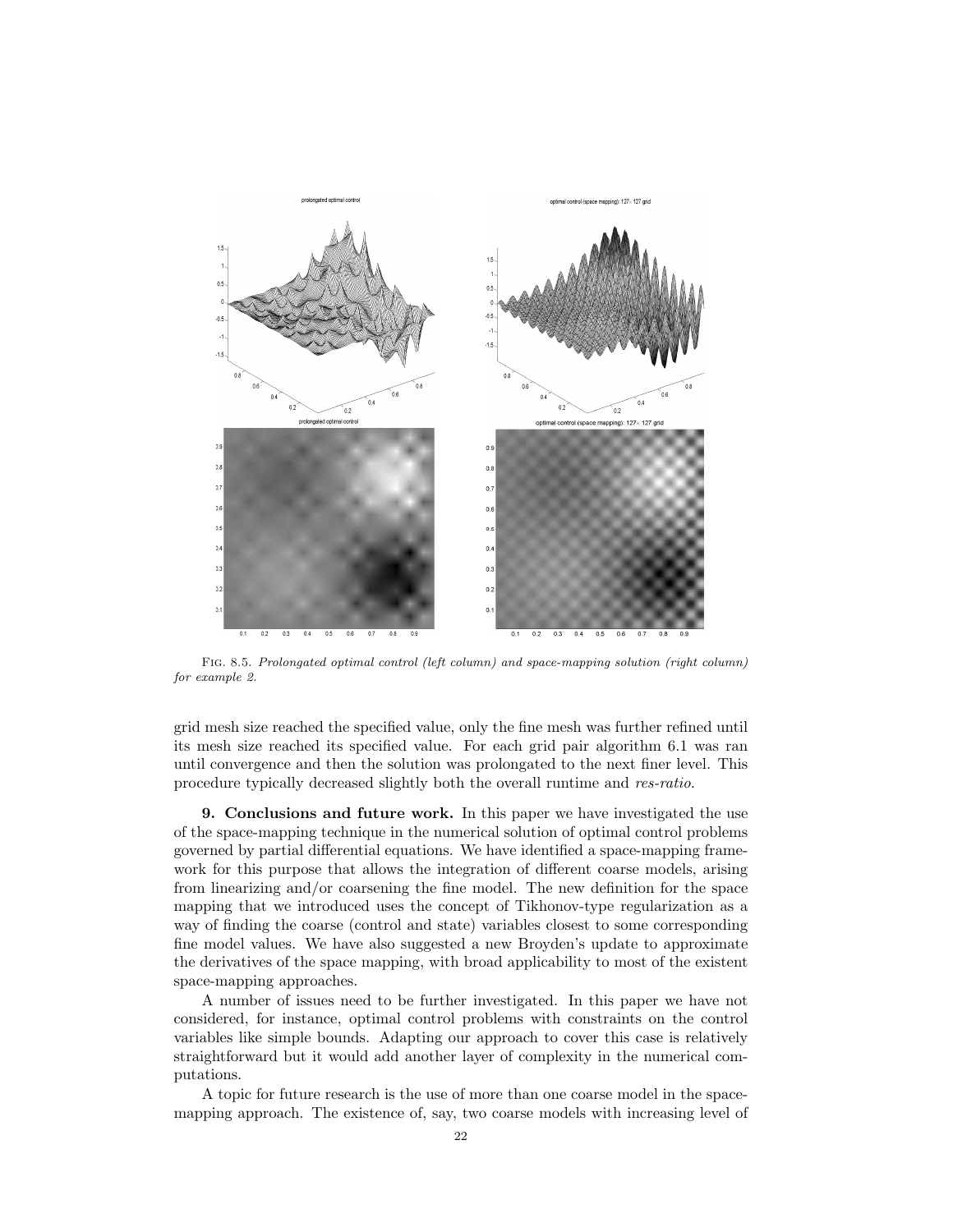accuracy and cost of evaluation is an appealing idea in some application problems. Another aspect that has not been considered in this paper is the appropriate use of different optimization algorithms for coarse and fine models along the spirit of multigrid methods.

#### REFERENCES

- [1] N. ARADA, E. CASAS, AND F. TRÖLTZSCH, *Error estimates for the numerical approximation of* a semilinear elliptic control problem, Comp. Optim. Appl., 23 (2002), pp. 201–229.
- [2] M. H. Bakr, J. W. Bandler, R. M. Biernacki, S. H. Chen, and K. Madsen, A trust region agressive space mapping algorithm for EM optimization, IEEE Trans. Microwave Theory Tech., 46 (1998), pp. 2412–2425.
- [3] M. H. BAKR, J. W. BANDLER, K. MADSEN, AND J. SØNDERGAARD, Review of the space mapping approach to engineering optimization and modeling, Optimization and Engineering, 1 (2000), pp. 241–276.
- [4]  $\longrightarrow$ , An introduction to the space mapping technique, Optimization and Engineering, 2 (2002), pp. 369–384.
- [5] J. W. Bandler, R. M. Biernacki, S. H. Chen, P. A. Grobelny, and R. H. Hemmers, Space mapping technique for electromagnetic optimization, IEEE Trans. Microwave Theory Tech., 42 (1994), pp. 2536–2544.
- [6] J. W. Bandler, R. M. Biernacki, S. H. Chen, R. H. Hemmers, and K. Madsen, Electromagnetic optimization exploiting agressive space mapping, IEEE Trans. Microwave Theory Tech., 43 (1995), pp. 2874–2882.
- [7] J. W. BANDLER AND K. MADSEN, *Editorial Surrogate Modelling and Space Mapping for* Engineering Optimization, Optimization and Engineering, 2 (2002), pp. 367–368.
- [8] A. BRANDT, Multi-level adaptive solutions to boundary-value problems, Math. Comp., 31 (1977), pp. 333–390.
- [9] R. BYRD, J. NOCEDAL, AND R. SCHNABEL, Representations of quasi-Newton matrices and their use in limited-memory methods, Mathematical Programming A, 63 (1994), pp. 129–156.
- [10] R. G. Carter, On the global convergence of trust region algorithms using inexact gradient information, SIAM J. Numer. Anal., 28 (1991), pp. 251–265.
- [11] A. R. CONN, N. I. M. GOULD, AND P. L. TOINT, *Trust-Region Methods*, MPS-SIAM Series on Optimization, SIAM, Philadelphia, 2000.
- [12] R. DAUTRAY AND J.-L. LIONS, Analyse Mathématique et Calcul Numérique 3, Masson, Paris, 1987.
- [13] J. E. DENNIS, Surrogate Modelling and Space Mapping for Engineering Optimization. A summary of the Danish Technical University November 2000 Workshop, Tech. Report TR00– 35, Department of Computational and Applied Mathematics, Rice University, 2000.
- [14] J. E. DENNIS AND R. B. SCHNABEL, Numerical Methods for Unconstrained Optimization and Nonlinear Equations, Prentice–Hall, Englewood Cliffs, (republished by SIAM, Philadelphia, in 1996, as Classics in Applied Mathematics, 16), 1983.
- [15] F. Facchinei and J.-S. Pang, Finite-dimensional variational inequalities and complementarity problems, Vol. II, Springer Series in Operations Research, Springer-Verlag, New York, 2003.
- [16] W. HACKBUSCH, Multigrid Methods and Applications, Series in Computational Mathematics 4, Springer Verlag, Berlin, 1985.
- [17] M. Heinkenschloss, Projected sequential quadratic programming methods, SIAM J. Optim., 6 (1996), pp. 373–417.
- [18] M. HINTERMÜLLER, On a globalized augmented Lagrangian-SQP algorithm for nonlinear optimal control problems with box constraints, in Fast Solution Methods for Discretized Optimization Problems, K. H. Hoffmann, R. H. W. Hoppe, and V. Schulz, eds., Birkhäuser Verlag, Basel, 2001, pp. 139–153.
- [19] K. Ito and K. Kunisch, Augmented Lagrangian–SQP methods for nonlinear optimal control problems of tracking type, SIAM J. Control Optim., 34 (1996), pp. 874–891.
- [20] C. T. Kelley, Iterative Methods for Linear and Nonlinear Equations, SIAM, Philadelphia, 1995.
- [21] R. M. LEWIS AND S. G. NASH, A multigrid approach to the optimization of systems governed by differential equations, Tech. Report AIAA-2000-4890, American Institute of Aeronautics and Astronautics, NASA Langley Research Center, 2000.
- [22] , Model problems for the multigrid optimization of systems governed by differential equations. Submitted for publication, 2002.